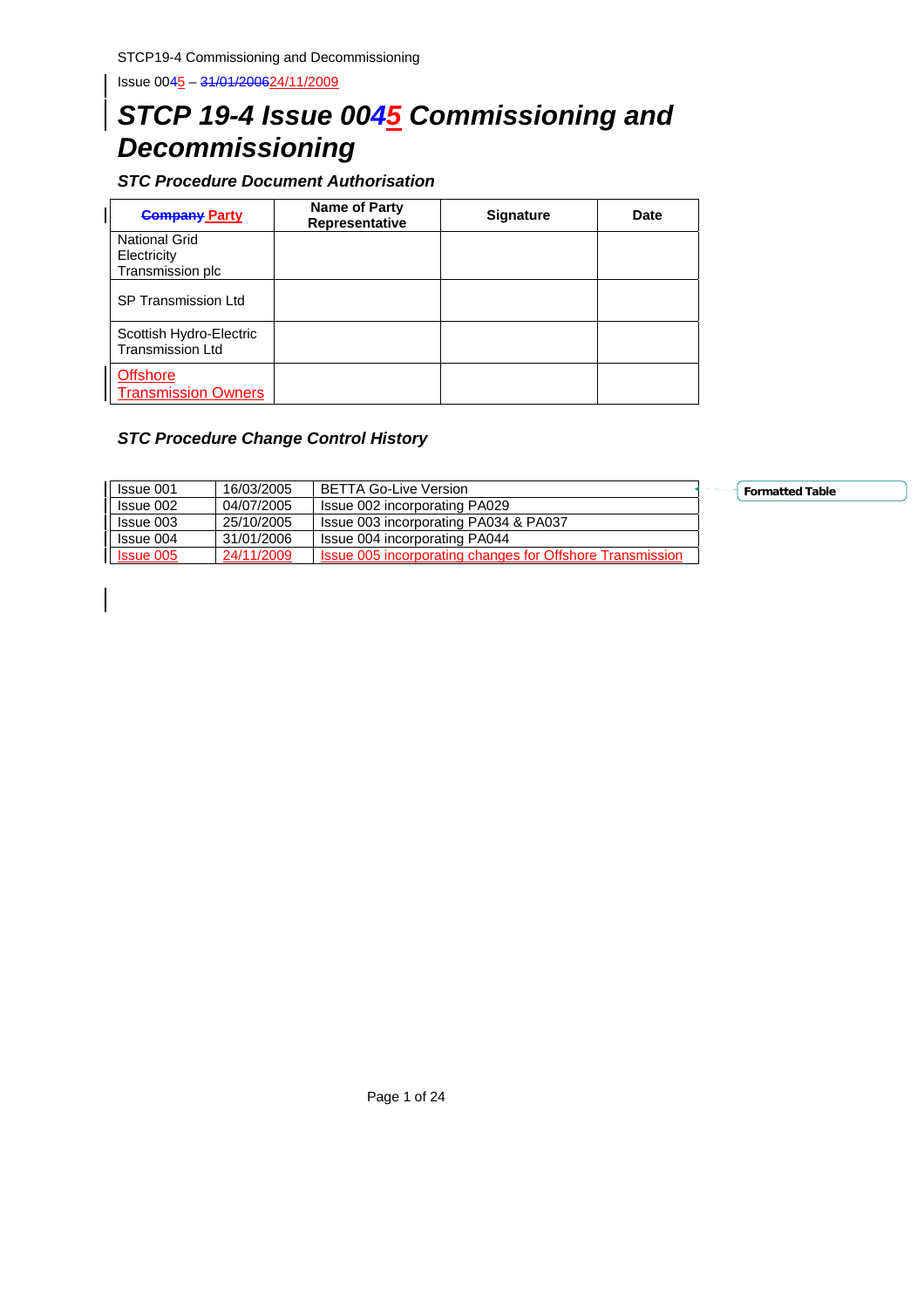## **Introduction**

### *1.1 Scope*

- 1.1.1 This document sets out the procedure for the commissioning and decommissioning of new, or modified Connection or infrastructure assets on the TO Transmission System, and describes the associated responsibilities and requirements of Parties.
- 1.1.2 Where commissioning and decommissioning activities are required to restore faulted Plant and/or Apparatus to service, the stated timescales for notification and production of the documentation and certification required in accordance with this procedure may not be achievable. In such circumstances the principles of the procedure should be followed.
- 1.1.3 This procedure shall also be used for the commissioning of a Connection provided by a TO and the first energisation of that Connection. As a User is involved, the additional requirements of STCP 19-3 Operational Notifications and Compliance Testing should be followed.
- 1.1.4 Technical data relating to proposed Transmission System changes shall be exchanged between all affected Parties, to ensure that all affected Parties are made aware of the sequence, timing and extent of any proposed changes, and allow each affected Party to predict the effect of the change.
- 1.1.5 Some data exchanged as part of commissioning or decommissioning will form part of the TO Service Capability Specification (SCS). Such data will be updated in accordance with the SCS update process. Some of the certificates used for commissioning / decommissioning may also trigger updates to the SCS.
- 1.1.6 This procedure applies to NGET and each TO. For the purposes of this document, TOs are:
	- SPT; and
	- SHETL; and

All Offshore Transmission Licence holders as appointed by OFGEM.

In the event that specific conditions or exceptions are made in the document relating to an Onshore TO or Offshore TO these will be prefixed appropriately

**Formatted:** Bullets and Numbering

## *1.2 Objectives*

- 1.2.1 This process specifies the following:
	- the responsibilities of Parties, in relation to commissioning and decommissioning activities;
	- the requirements for the exchange of information related to commissioning and decommissioning activities across the NGET ~ TO interface; and
	- the means of communication to be used across the NGET  $\sim$  TO interface.

## **2 Key Definitions**

### *2.1 For the purposes of STCP 19-4:*

- 2.1.1 **Acceptance Certificate** means the document exchanged between the TO and NGET to record the completion of Off-load Testing and On-load Testing.
- 2.1.2 **Commissioning Method Statement** means an approved step-by-step procedure defining On-load Testing activities which do not require a switching methodology issued from NGET.
- 2.1.3 **Commissioning Panel** means a panel chaired by the relevant TO to manage and facilitate the commissioning and decommissioning of Plant and/or Apparatus.

Page 2 of 24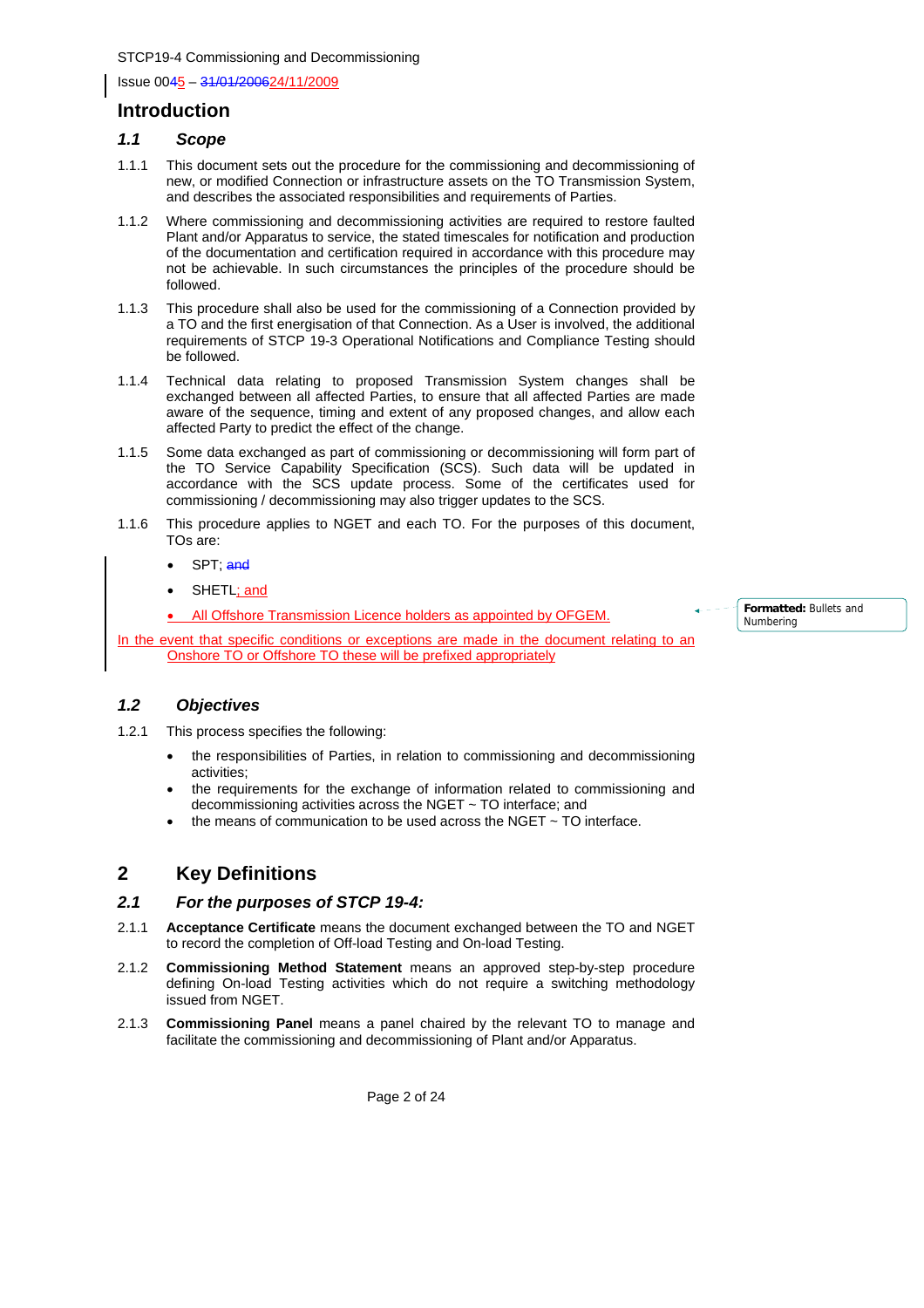Issue 0045 – 31/01/200624/11/2009

- 2.1.4 **Commissioning Switching Programme** means proposed sequence of switching to energise, load and facilitate the commissioning or decommissioning of Plant and/or Apparatus. This programme will be prepared and issued by the TO and approved by NGET and any affected Users, and signed by NGET, the TO and any affected Users. This is also referred to as the commissioning Operational Switching programme in STCP 01-1 Operational Switching.
- 2.1.5 **Decommissioning Report** means the document used by the TO to notify NGET of Plant and/or Apparatus decommissioned and no longer available for operational service or configuration by NGET.
- 2.1.6 **HV Safety Rules** means the rules used by the TO to manage safety in respect of transmission assets connected to or remaining within safety distances of the GB Transmission SystemNational Electricity Transmission System.
- 2.1.7 **HV System Change Certificate** means document used by the TO to notify NGET of permanent or long term changes to the **GB Transmission SystemNational Electricity Transmission System** relating to additions, removals or changes to names or nomenclature of Plant and/or Apparatus.
- 2.1.8 **Off-load Testing** means the inspections, tests and off-load switching operations carried out as part of the Stage 1 Commissioning Programme.
- 2.1.9 **On-load Testing** means the tests and switching operations carried out as part of the Stage 2 Commissioning Programme.
- 2.1.10 **Operational Effect** is as defined in the Grid Code as at the Code effective Date and for the purposes of this STCP only, not as defined in the STC
- 2.1.11 **Risk of Trip** means a formal acknowledgement involving specified in-service Plant or Apparatus of a risk materially beyond the normal level of risk of an imminent Services Reduction where it is not possible to remove, through reasonable endeavour, all tripping risks associated with a planned activity and that the trip event does not result in unacceptable System operating conditions.
- 2.1.12 **Stage 1 Commissioning Panel** means a panel chaired by the relevant TO and whose responsibilities are described in 3.1 and 3.2 below.
- 2.1.13 **Stage 1 Commissioning Programme** means a series of inspections, tests and offload switching operations prepared, approved and carried out by the TO or nominee to verify that Plant and/or Apparatus is suitable for energisation.
- 2.1.14 **Stage 2 Commissioning Panel** means a panel chaired by the relevant TO and whose responsibilities are described in 3.1 and 3.3 below.
- 2.1.15 **Stage 2 Commissioning Programme** means a series of inspections, tests and onload switching operations prepared by the TO and approved and carried out jointly by the TO and NGET that verify Plant and/or Apparatus is suitable for operational service.
- 2.1.16 **SCADA** means Supervisory Control And Data Acquisition system i.e. the system used to monitor, operate and control the Transmission System (including outstations). Where the term NGET SCADA is used this refers to a Supervisory Control And Data Acquisition system owned by NGET and where the term TO SCADA is used this refers to a Supervisory Control And Data Acquisition system owned by a TO.
- 2.1.17 **TO nominated Contractor(s)** means the representative(s) of the Company or Companies assigned by the TO to carry out work on their behalf.

## **3 Procedure**

### *3.1 Establishing the Commissioning Panels*

3.1.1 The relevant TO shall set up, chair and provide secretarial support for the Stage 1 and Stage 2 Commissioning Panels.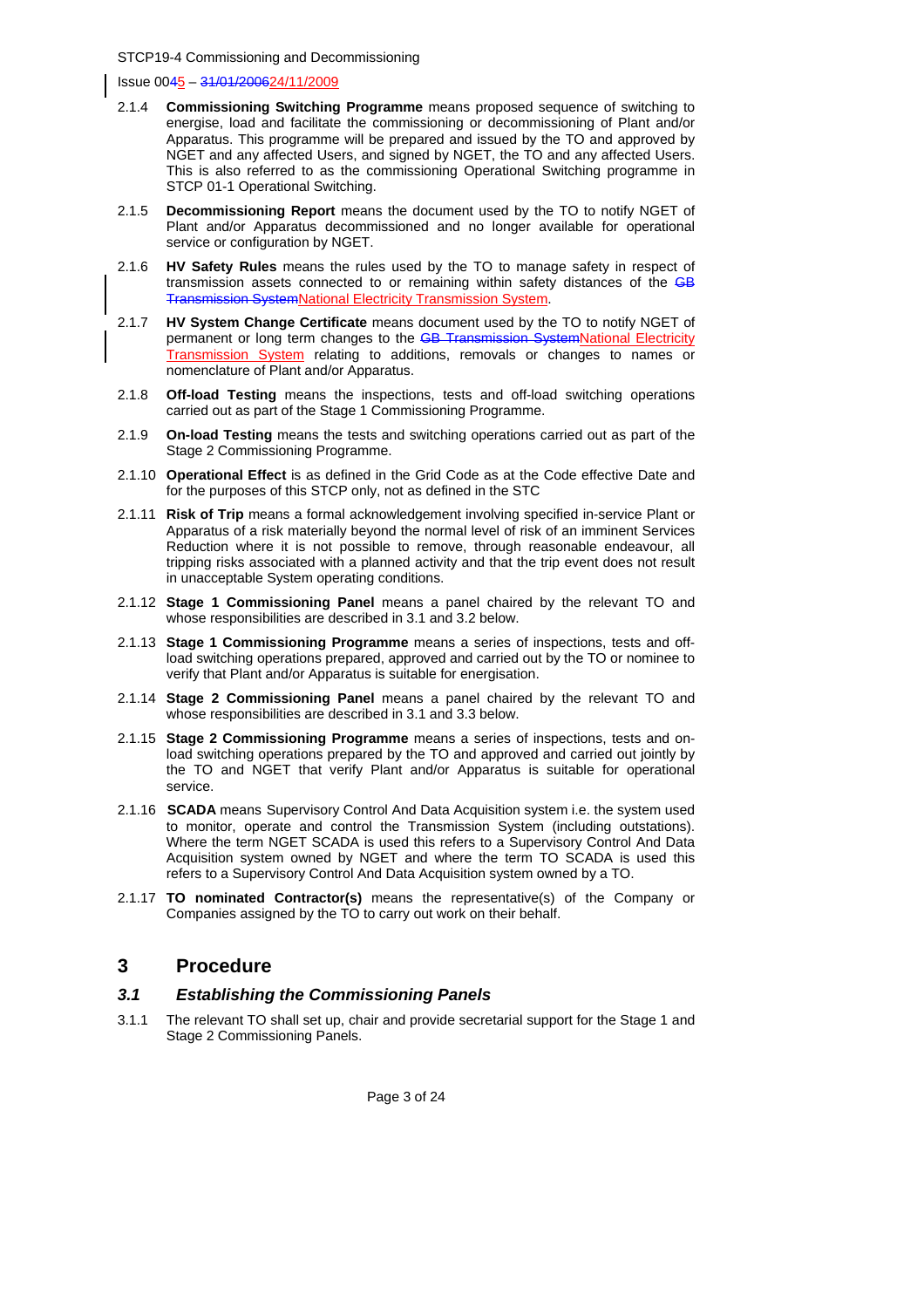Issue 0045 – 31/01/200624/11/2009

- 3.1.2 An inaugural Commissioning Panel meeting shall be in accordance with the agreed timetable in the TO Construction Offer as defined in STCP18-1 Connection and Modification Application, the Project Listing Document or as subsequently agreed by the TO and NGET. The inaugural Commissioning Panel meeting shall normally include representatives from both the Stage 1 and Stage 2 Commissioning Panels.
- 3.1.3 At the inaugural Commissioning Panel meeting the split of responsibilities between the Stage1 and Stage 2 Panels shall be confirmed.
- 3.1.4 The Stage 1 Commissioning Panel shall be responsible for developing a Stage 1 Commissioning Programme covering the Off-load Testing and preparation of Commissioning documents, as specified in this procedure, to allow the TO to connect, disconnect and rename Plant and/or Apparatus. The Stage 1 Commissioning Panel will consist of the TO, the TO nominated Contractor(s) and if appropriate due to a Connection, User and NGET representatives.
- 3.1.5 Stage 2 Commissioning Panel shall be responsible for developing a Stage 2 Commissioning Programme and ensuring the necessary commissioning documentation is in place to allow the initial energisation and On-load Testing of Plant and/or Apparatus. The Stage 2 Commissioning Panel will consist of the TO, NGET and where appropriate, User representatives.
- 3.1.6 With the agreement on an individual scheme basis with the TO, NGET may, as an alternative to participating in the Stage 1 and Stage 2 Commissioning Panels, seek progress reports from the TO on the commissioning and decommissioning documentation on a monthly regular basis such as - at the joint NGET/TO Transmission System access meetings as referred to in STCP 11-1 Outage Planning, Section 4. The TO and NGET representatives at the Transmission System access meeting will feedback any NGET comments or concerns on the proposed commissioning programme or documentation to the Stage 1 Commissioning Panel. It is expected that this process would only apply to small or simple schemes.
- 3.1.7 When commissioning or decommissioning assets relating to circuits which interconnector circuits TO licenced networks the affected Parties may agree to set up a single Stage 1 Commissioning Panel for the project, or to hold separate Stage 1 Commissioning Panels for their own work with a nominated TO representative to coordinate across the Panels. There shall be a joint Stage 2 Commissioning Panel.
- 3.1.8 Appropriate parts of the minutes of the Stage 1 and Stage 2 Commissioning Panel meetings shall be circulated to NGET and TO representatives of both Commissioning Panels.
- 3.1.9 In those instances where a User is being connected, the additional requirements of STCP 19-3 Operational Notifications and Compliance Testing shall be followed.
- 3.1.10 The Stage 1 & 2 Commissioning Panels will be responsible for appropriate Compliance issues when they have been passed to the Commissioning Panel under the STCP 19-3 Operational Notifications and Compliance Testing procedure.

### *3.2 Stage 1 Commissioning Panel*

- 3.2.1 The Stage 1 Commissioning Panel shall prepare and progress the documentation, certificates and technical data detailed in section 3.2.
- 3.2.2 The Stage 1 Commissioning Panel shall be responsible for developing the Off-load Testing and programme documentation. Off-load Testing will include but is not limited to :
	- pre-commissioning inspections;
	- off-load commissioning tests; and
	- pre-energisation inspections.
- 3.2.3 The Stage 1 Commissioning Programme will include a plan which defines the timing and staging of the Off-load Testing work, and the planned date for the start of On-load Testing. This date will be made available to the Stage 2 Commissioning Panel.

Page 4 of 24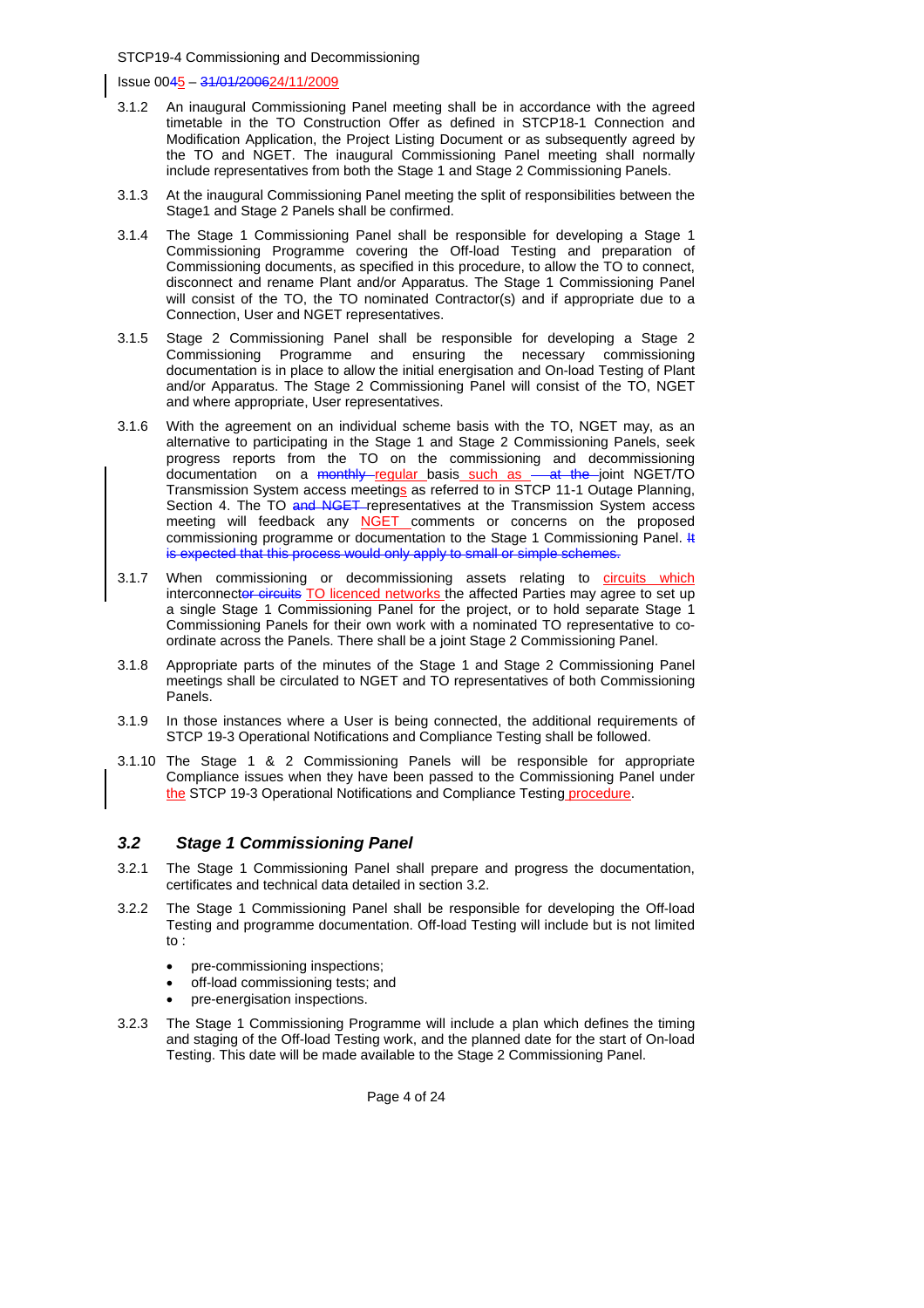### Issue 0045 – 31/01/200624/11/2009

- 3.2.4 The TO will be responsible for delivering operational data and technical information prior to Plant and/or Apparatus being commissioned. This requirement relates to the TO Service Capability Specification (SCS) for such items as:-
	- Normal Capability Limits;
	- Protection and DAR schedules:
	- schedule of technical data (including but not limited to branch impedances);
	- written description of Plant, Apparatus and Operational Intertripping operation:
	- written details of operational procedures (where appropriate); and
	- operational diagrams.

and oOther applicable information not forming part of the SCS are:

- The 'Modification of Facilities' certificate and associated spreadsheet (STCP 04-1 Real Time Data Change Management, Appendix C);
- Commissioning Switching Programme; and
- Grid Code compliance data exchange (for which the TO is responsible).

Appendix C summarises these requirements together with the target timescale for completion.

- 3.2.5 The TO shall monitor the preparation and scheduling of these activities as part of the Stage 1 Commissioning Panel against the target timescales in Appendix C and regularly report progress to the Stage 2 Commissioning Panel. If target timescales cannot be met NGET and the TO shall agree any additional actions that may be necessary to ensure commissioning or decommissioning can take place in a safe and timely manner.
- 3.2.6 Some parts of the initial data submissions may be based on generic type data where final connection arrangements or measured data will not be available until later in the construction process. This should be reviewed by the TO throughout the commissioning process to ensure the best quality data is being submitted as it becomes available. Final connection arrangements and measured data will be made available as appropriate by the TO prior to commissioning.
- 3.2.7 Where a Connection is involved, the Stage 1 Commissioning Panel will progress the requirements of the STCP 19-3 Operational Notifications and Compliance Testing timetable to ensure Grid Code compliance of the User's Plant and/or Apparatus. NGET shall require the exchange of technical and non-technical data and information between the User and TO as required to meet commissioning requirements. If a User fails to provide any such data or information, the TO may require NGET to obtain the appropriate data or information.

HV System Change Certificate (HVSCC)

- 3.2.8 The TO shall provide a HV System Change Certificate(s) (HVSCC) (sampleexample contained in Appendix D Attachment A) to indicate the effective time, date and details when Plant and Apparatus is to be added or removed from the TO's Transmission System, or is subject to a name or nomenclature change.
- 3.2.9 The Stage 1 Commissioning Panel will schedule and progress an HVSCC to the target timescale in Appendix C and report progress to the Stage 2 Commissioning Panel. Where only removal of plant and apparatus from the GB Trans SystemNational Electricity Transmission System is involved the timescales for the provision of the final issue of the HVSCC to NGET may be relaxed. The target timescale may be reduced to [two] weeks in advance of the planned change date providing that this will not affect notification of further planned changes involving plant and apparatus additions or name and nomenclature changes at that location in the intervening period.
- 3.2.10 The HVSCC consists of :
	- Part 1 which details the proposed time and date of the change ;
	- Part 2 which is signed in Control Phase on completion of the change;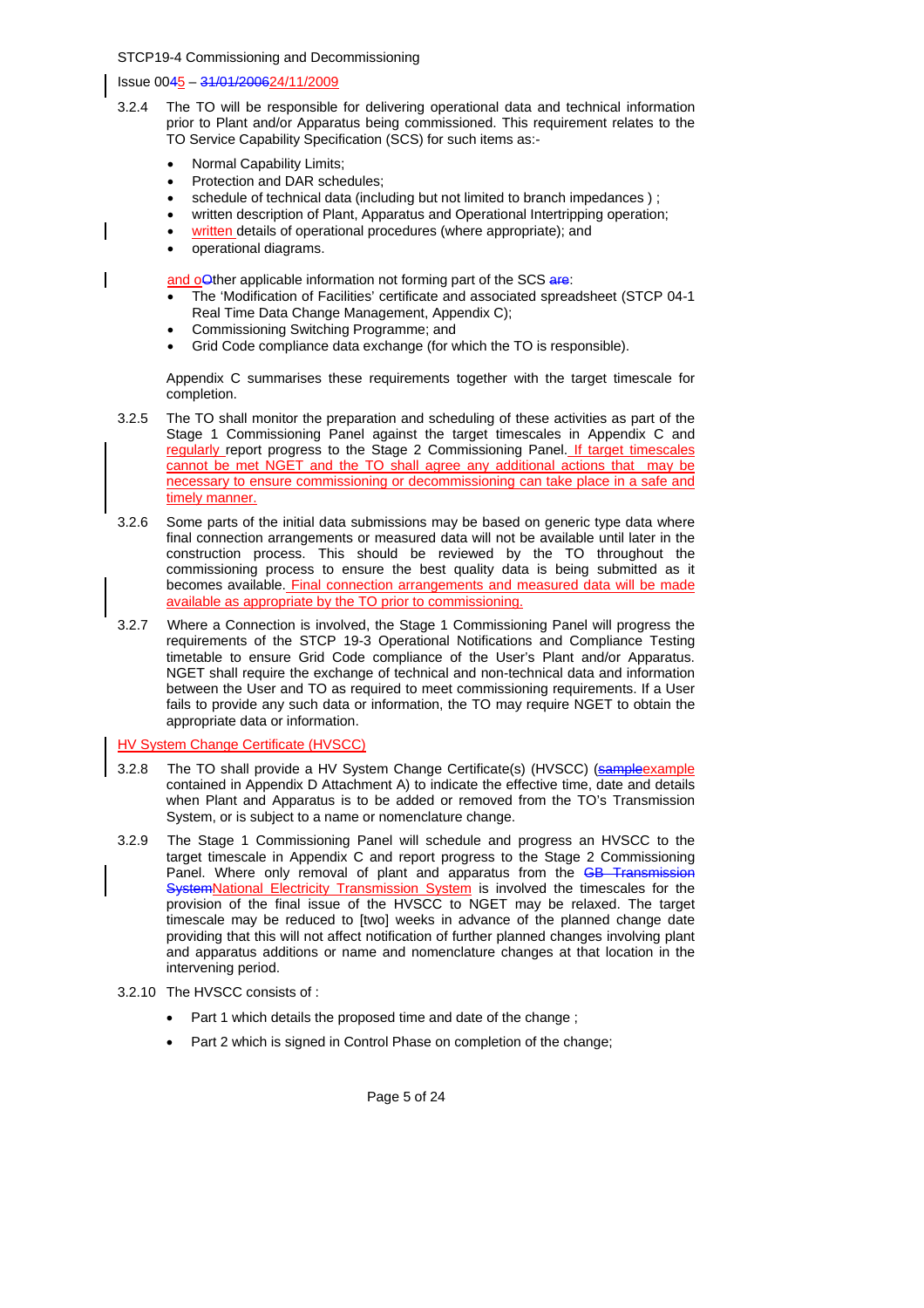Issue 0045 – 31/01/200624/11/2009

- Part 3 in which the TO provides details of the proposed change and references any associated Operation Diagram or **agreed** equivalent diagrams.
- 3.2.11 The TO will complete parts 1 and 3 of the draft HVSCC and forward the copy to NGET. NGET will return any comment on the draft HVSCC within 14 days of receipt where or otherwise as soon as reasonably practicable.
- 3.2.12 Where the proposed effective time/date of the system change is revised the new proposed effective time/date should added to part 1 and the form forwarded to NGET using the normal data exchange process. If more than three revisions take place a new copy of the certificate using the same certificate number and part 3 details should be completed and copied to NGET.
- 3.2.13 The TO will prepare and issue the final HVSCC ahead of the proposed change to the target timescales in Appendix D Attachment A. If target timescales cannot be met NGET and the TO shall agree any additional actions that may be necessary to ensure commissioning or decommissioning can take place in a safe and timely manner.
- 3.2.14 If any further changes are necessary to part 3 of the certificate a new certificate should be issued.
- 3.2.15 On completion of the system change then part 2 of the HVSCC will be signed and exchanged by the TO and NGET in Control Phase and issued to confirm the change has taken place. For the avoidance of doubt, the issue of the signed certificate does not by itself make Plant and Apparatus available or unavailable to NGET for operational service or configuration. (See Acceptance Certificate section 3.2.20 below)

Decommissioning Report

3.2.16 Where the system change involves removal of Plant and/or Apparatus from operational service a Decommissioning Report will be provided on completion of the change.

#### Operation Diagram

3.2.17 The TO will provide an Operation Diagram or agreed equivalent of the Transmission site, incorporating Plant and/or Apparatus numbering and nomenclature. In the early stages of work construction or other drawings may be used but these must be supplemented by the Operation Diagram or equivalent to the target timescales in Appendix C. The Operation Diagram, or **agreed** equivalent, will form part of the SCS. The Stage 1 Commissioning Panel will schedule and progress the preparation of the Operation Diagram or agreed equivalent and report progress to the Stage 2 Commissioning Panel.

#### Site Responsibility Schedule (SRS)

3.2.18 The TO will provide Site Responsibility Schedules (SRS) to meet the target timescales in Appendix C. The format of the schedule used by each Party shall be as stated in the Grid Code. The Stage 1 Commissioning Panel will schedule and progress the SRS to the target timescale in Appendix B and report progress to the Stage 2 Commissioning Panel. A copy of the relevant SRS(s) must be available to all affected parties prior to the start of On-load Testing or decommissioning for the sites involved.

### Real Time Data Management

3.2.19 Real time data change management documentation exchange shall be carried out in accordance with STCP 04-1 Real Time Data Change Management and STCP 04-4 Provision of Asset Operational Information. The Stage 1 Commissioning Panel will schedule and progress the data exchange required to the target timescale in Appendices B and C and report progress to the Stage 2 Commissioning Panel.

#### Acceptance Certificate

3.2.20 The completion of Off-load Testing will be marked by issue of the signed Acceptance Certificate Part 1 which also confirms agreement to proceed to On-load Testing for the purpose of Plant and/or Apparatus being put into service. Part 1 of the Acceptance Certificate will be completed by the TO and signed and exchanged to NGET to

**Formatted:** No widow/orphan control, Don't keep lines together

**Formatted:** Not Highlight

Page 6 of 24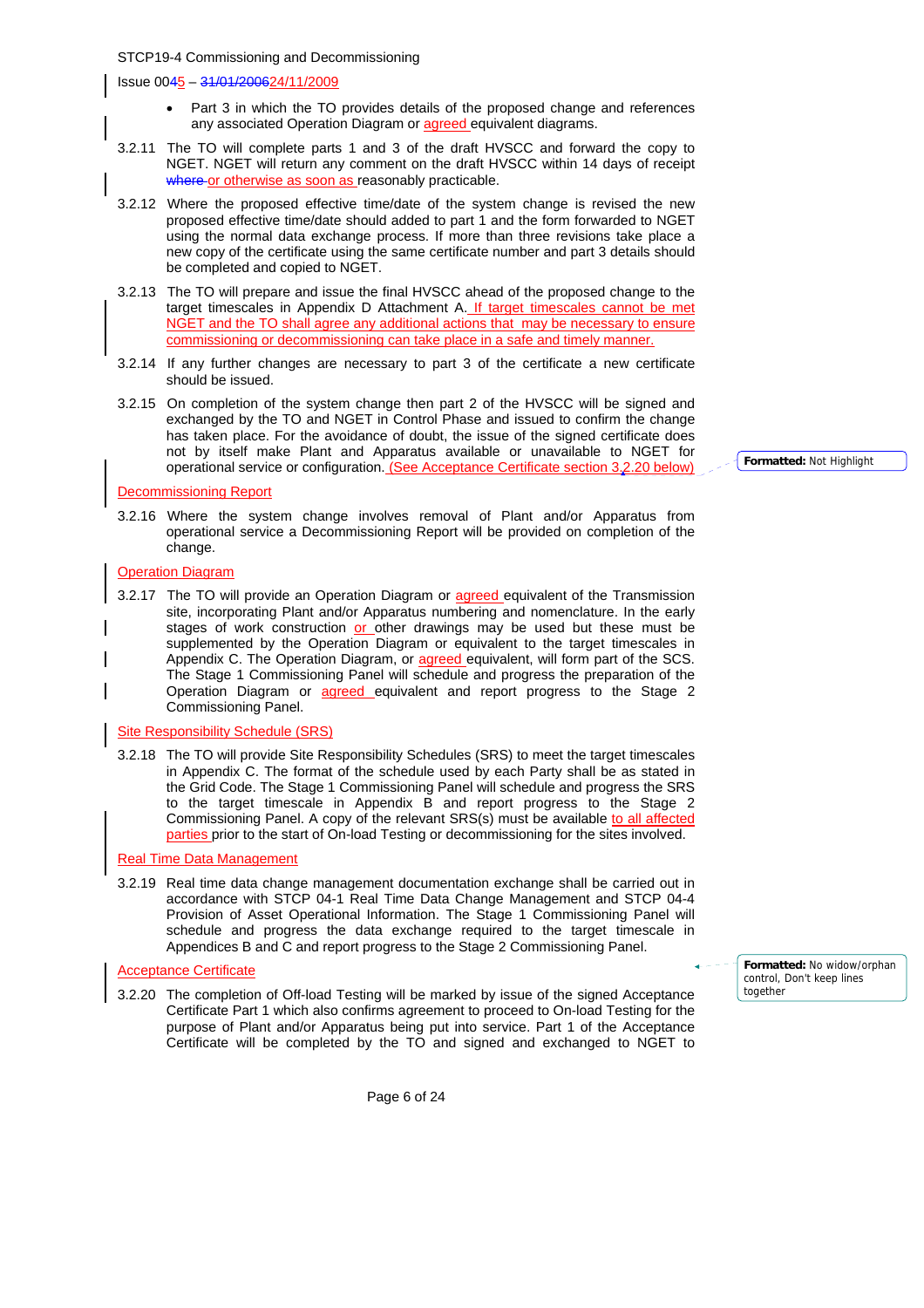Issue 0045 – 31/01/200624/11/2009

acknowledge when the required Off-load Testing is completed, and the new Plant and/or Apparatus is ready for first energisation.

3.2.21 When decommissioning is taking place under this procedure, the Stage 1 Commissioning Panel shall be responsible for defining the decommissioning process. If the TO deems that decommissioning is such that no Stage 1 Commissioning Panel is necessary the TO and NGET will agree to discuss the decommissioning process further at System access meetings called under STCP 11-1 Outage Planning. The requirements of this procedure will be followed regarding certificates and technical data required to be issued as part of the decommissioning of Plant and/or Apparatus.

### *3.3 Stage 2 Commissioning Panel*

- 3.3.1 The Stage 2 Commissioning Panel shall monitor the progress of the documentation and certificates provided through the Stage 1 Commissioning Panel and the technical data detailed below in readiness for the On-load Testing.
- 3.3.2 Where a User is involved there are additional Grid Code compliance requirements placed on affected Parties, STCP 19-3 Operational Notifications and Compliance Testing provides further guidance.
- 3.3.3 Where a User is involved NGET shall ensure that the data and information provided by the User pursuant to Grid Code obligations accurately represents the Plant and/or Apparatus installed or removed by the User including name and nomenclature changes advised by the User. NGET shall exchange information provided by the User as part of commissioning with the TO, in accordance with the requirements STCP 19- 3 Operational Notifications and Compliance Testing.
- 3.3.4 The Stage 2 Commissioning Programme will be prepared by the TO and shall include:
	- a plan which details the delivery dates for the required documentation;
	- the Commissioning Switching Programme or Commissioning Method Statements approved jointly by the TO, NGET and any affected User; and.
	- post commissioning inspections to be carried out by the TO or nominee.
- 3.3.5 The On-load Testing will be carried out jointly by NGET and the TO in accordance with the requirements of STCP 01-1 Operational Switching.
- 3.3.6 Where commissioning does not involve an agreed Switching Method, Commissioning Method Statements shall be prepared by the TO and approved by NGET (and Users as appropriate).
- 3.3.7 The Commissioning Switching Programme and any Commissioning Method Statements shall include both the method of first energisation and the On-load Testing of the Plant and/or Apparatus to be commissioned to the System.
- 3.3.8 The TO is responsible for the preparation, issue and change management (unique version nos. etc.) of the draft and approved Commissioning Switching Programme, in accordance with the target time scales shown in Appendix C. A model form for a Commissioning Switching Programme is shown in Appendix E. This form or similar containing the information shown may be used.
- 3.3.9 NGET will receive the draft Commissioning Switching Programme for comment and will liaise with affected Users and respond to the TO with details of required changes in accordance with the timetable shown in Appendix C.
- 3.3.10 Complex Commissioning Switching Programmes shall contain break points where commissioning can be safely temporarily halted, to be continued later.
- 3.3.11 A separate Commissioning Switching Programme should be prepared for each significant stage of multi-stage work. Commissioning for a comlex stage that takes several consecutive days should be included in one programme with break points.

**Formatted:** Bullets and Numbering

Page 7 of 24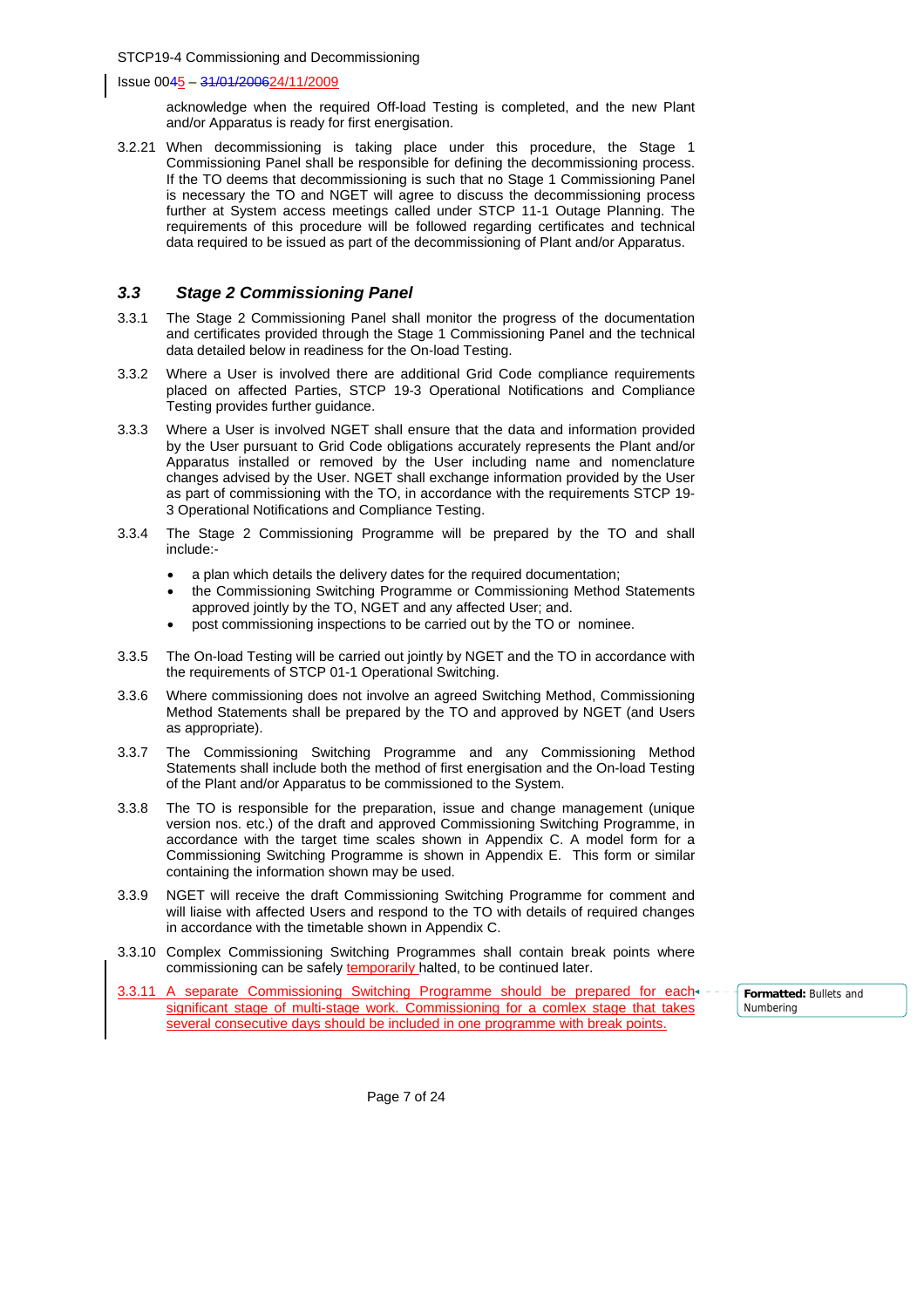Issue 0045 – 31/01/200624/11/2009

- 3.3.113.3.12 The final Each Commissioning Switching Programme as finally agreed shall be approved by NGET and any affected Users, and signed by NGET, the TO and any affected Users.
- 3.3.123.3.13 Relevant Operation Diagrams or equivalent shall be referenced in the Stage 2 Commissioning Switching Programme, and a copy of the referenced diagrams shall be confirmed available between all Parties involved prior to the start of On-load Testing or decommissioning at the sites involved.
- 3.3.133.3.14 If it is necessary to modify the content of an approved Commissioning Switching Programme either prior to, or during, implementation, the following process shall be followed:
	- Prior to implementation, the TO will contact the Stage 2 Commissioning Panel NGET and affected User representatives to agree and approve any essential changes. If agreement cannot be reached any Party may raise a dispute. The approved revised programme will be re-issued by the TO with a revised unique version issue number.
	- Immediately prior to the start of the Commissioning Switching Programme the TO shall confirm to NGET the unique version issue number for the Commissioning Switching Programme to be used.
	- Following commencement of the Commissioning Switching Programme should a need for subsequent changes to the programme be identified the programme will be temporarily suspended. The TO shall be responsible for obtaining the agreement to changes and modification to the Commissioning Switching Programme from NGET and affected Users involved in the development of the Commissioning Programme or their nominee. The TO will be responsible for ensuring all copies of the Commissioning Switching Programme in use are amended in line with the agreed changes. Changes at this stage are normally due to site or real time System changes and are handled in the Control Phase. In extreme circumstances the Commissioning Switching Programme may have to be abandoned for re-planning and referral back to the Stage 2 Commissioning Panel.
- 3.3.143.3.15 Where commissioning does not involve Operational Switching, the TO shall be responsible for preparation of any Commissioning Method Statements required during On-load Testing. Commissioning Method Statements shall be approved by NGET (and Users as appropriate).
- 3.3.153.3.16 The TO is responsible for notifying NGET of any potential Operational Effect on the GB Transmission SystemNational Electricity Transmission System associated with a Commissioning Method Statement of which they are or become aware. NGET may require a change to the Commissioning Method Statement to minimise or alleviate the potential Operational Effect. Any such change to a Commissioning Method Statement must also be approved by NGET (and Users as appropriate).
- 3.3.163.3.17 A separate Commissioning Method Statement should be prepared for each stage of multi-stage work. The target timescales for preparing and issuing Commissioning Method Statements are the same as for Commissioning Switching Programmes and are specified in Appendix C.
- 3.3.173.3.18 The TO will sign Part 1 of the Acceptance Certificate as confirmation that all Off-load Testing and inspections are completed and the asset is ready for On-load Testing. The TO will provide a copy of the signed Acceptance Certificate to NGET and NGET will acknowledge the Part 1 certificate.
- 3.3.183.3.19 Prior to the start of the On-load Testing the following documentation will be confirmed as available between NGET and TO for all sites involved and the issue and revision numbers of individual items checked, including:
	- Operation Diagram(s) or equivalent;
	- Site Responsibility Schedule(s);

Page 8 of 24

**Formatted:** Bullets and Numbering

**Formatted:** Bullets and Numbering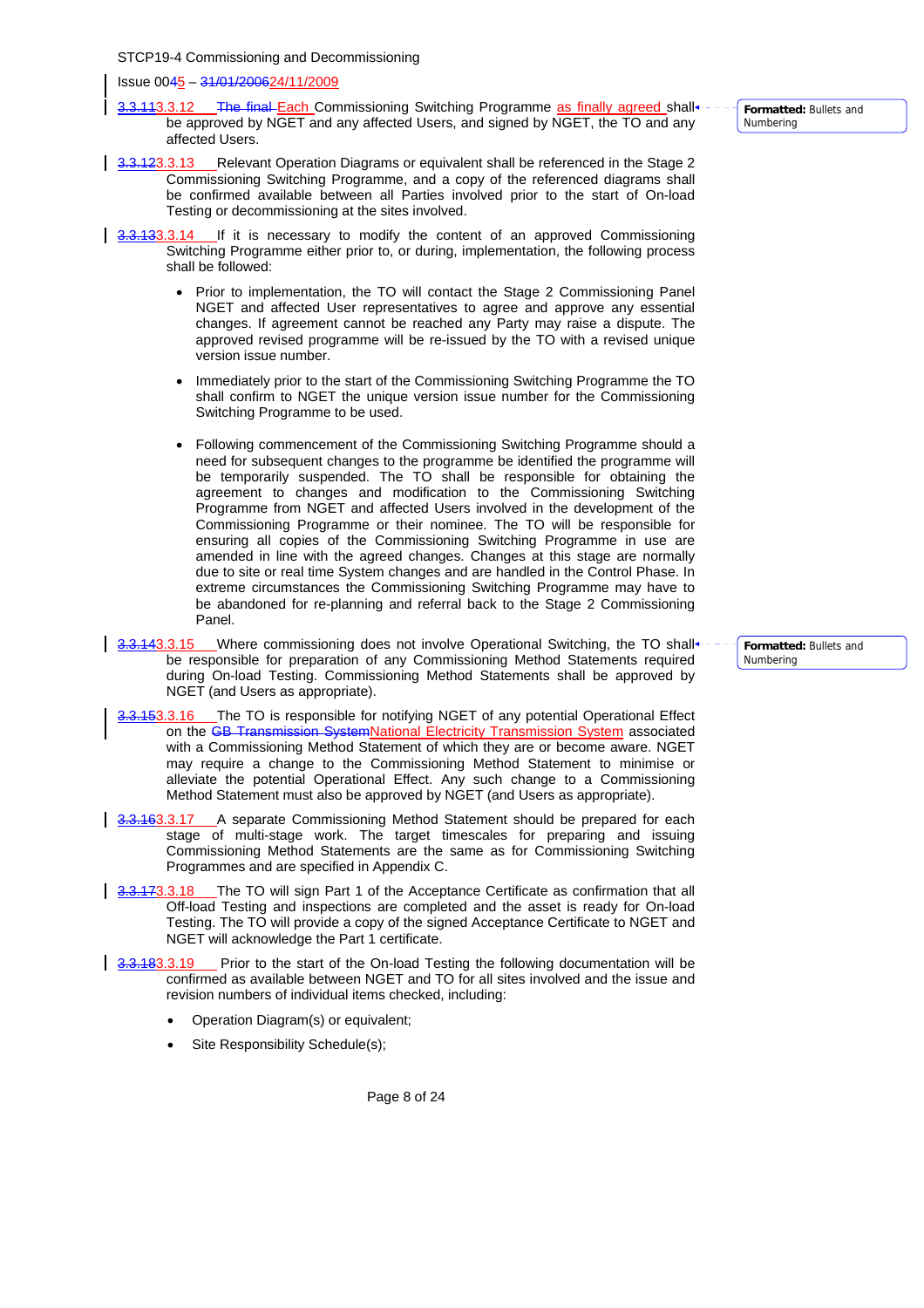- Commissioning Switching Programme; and
- Acceptance Certificate (Part 1 signed by TO).
- 3.3.193.3.20 When the Commissioning Switching Programme has been successfully completed and the TO has carried out final inspections, the TO shall sign Part 2 of the Acceptance Certificate. This will confirm completion of the On-load Testing and that the Plant and/or Apparatus is commissioned and made available for operational service and configuration by NGET. Part 2 of the Acceptance Certificate will be signed and exchanged by the TO and NGET. Completion of this Acceptance Certificate may be used by the TO to activate the entries in accordance with their SCS update process.
- 3.3.203.3.21 At this time the TO will also declare as Services Reductions (in accordance with STCP 04-4 Provision of Asset Operational Information), any known defects or limitations associated with the asset that could affect the operational use of the asset, and will progress the resolution of these issues. This may result in the issue of an Operational Capability Limit Record against the asset.
- 3.3.243.3.22 Any Plant or Apparatus being decommissioned under this procedure shall be covered by a Decommissioning Report. A pro-forma of the Decommissioning Report can be found in Appendix D Attachment C. The Decommissioning Report will be issued in the Control Phase by the TO and signed and exchanged by the TO and NGET.
- 3.3.223.3.23 Decommissioning results in the Plant and/or Apparatus being declared permanently unavailable by the TO for operational service and configuration by NGET. Completion of the Decommissioning Report may be used by the TO to update the SCS in accordance with their SCS update process. The Decommissioning Report provides notification that the Plant and/or Apparatus is decommissioned, and confirms whether the Plant and/or Apparatus either remains within safety distance, or where the TO considers there to be safety implications.
- Where Plant and/or Apparatus is outside safety distance and has been physically disconnected, it shall be declared as having been removed from the GB i<del>on System</del>National Electricity Transmission System, through issue of a HV System Change Certificate and Decommissioning Report (option B) to indicate this.
- **3.3.243.3.25** Where the Plant and/or Apparatus is physically disconnected but remains within safety distance and therefore subject to the TO HV Safety Rules this may necessitate the Plant and/or Apparatus being retained (but shown disconnected) on the Operation Diagram, or equivalent, and in the TO and NGET SCADA databases. This Plant and/or Apparatus would not form part of the system made available by the TO to NGET. The Decommissioning Report (option A) will be issued to indicate this. When this requirement subsequently ceases a Decommissioning Report Option B will be issued together with a HV System Change Certificate.
- 3.3.253.3.26 It is envisaged a final joint meeting of the Stage 1 and Stage 2 Commissioning Panels shall be called by the TO at an appropriate time after the Plant and/or Apparatus has been commissioned. Any outstanding issues shall be addressed at this meeting.

## *3.4 Commissioning Outages*

3.4.1 All Outages of Transmission Plant and/or Apparatus associated with commissioning and or decommissioning, will be recorded in the NGET Outage Database as outlined under STCP 11-1 Outage Planning. In the case of new Plant and/or Apparatus that will be subject to commissioning, these will be included prior to the date of connection of the Plant and/or Apparatus to the GB Transmission System National Electricity Transmission System. These entries in the database must be agreed by NGET and will be flagged as not yet commissioned.

**Formatted:** Bullets and Numbering

Page 9 of 24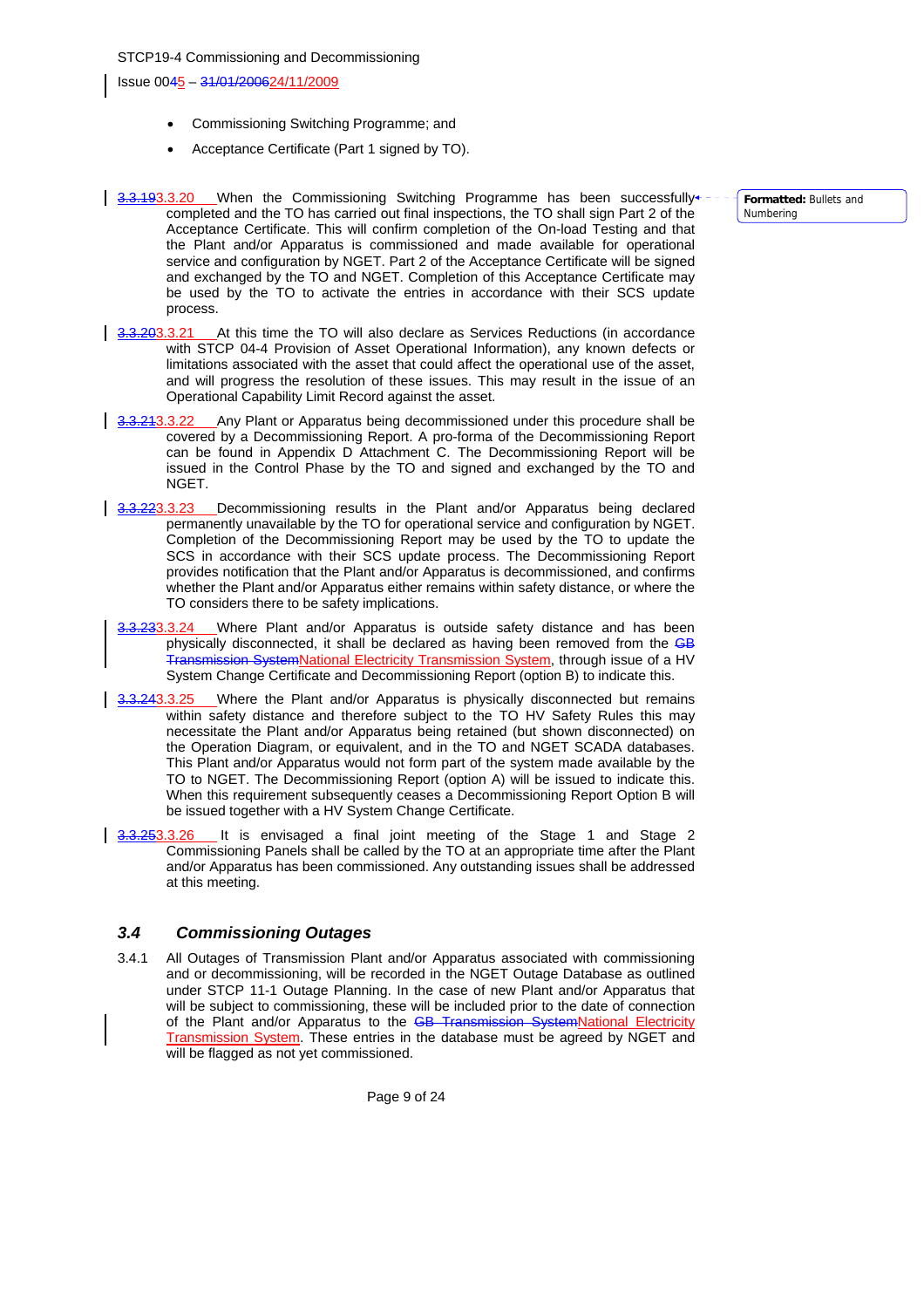Issue 0045 – 31/01/200624/11/2009

Typical Outage requests are:

- Risk of Trip circuits;
- proximity Outage circuits;
- primary Outages;
- new Outage requests (including the addition of new basic data entries and removal of redundant basic data entries);
- other Outages required to implement the Commissioning Switching Programme;
- other information entries to indicate resource restrictions such as circuit name or nomenclature changes requiring significant safety documentation changes or switching programme involvement;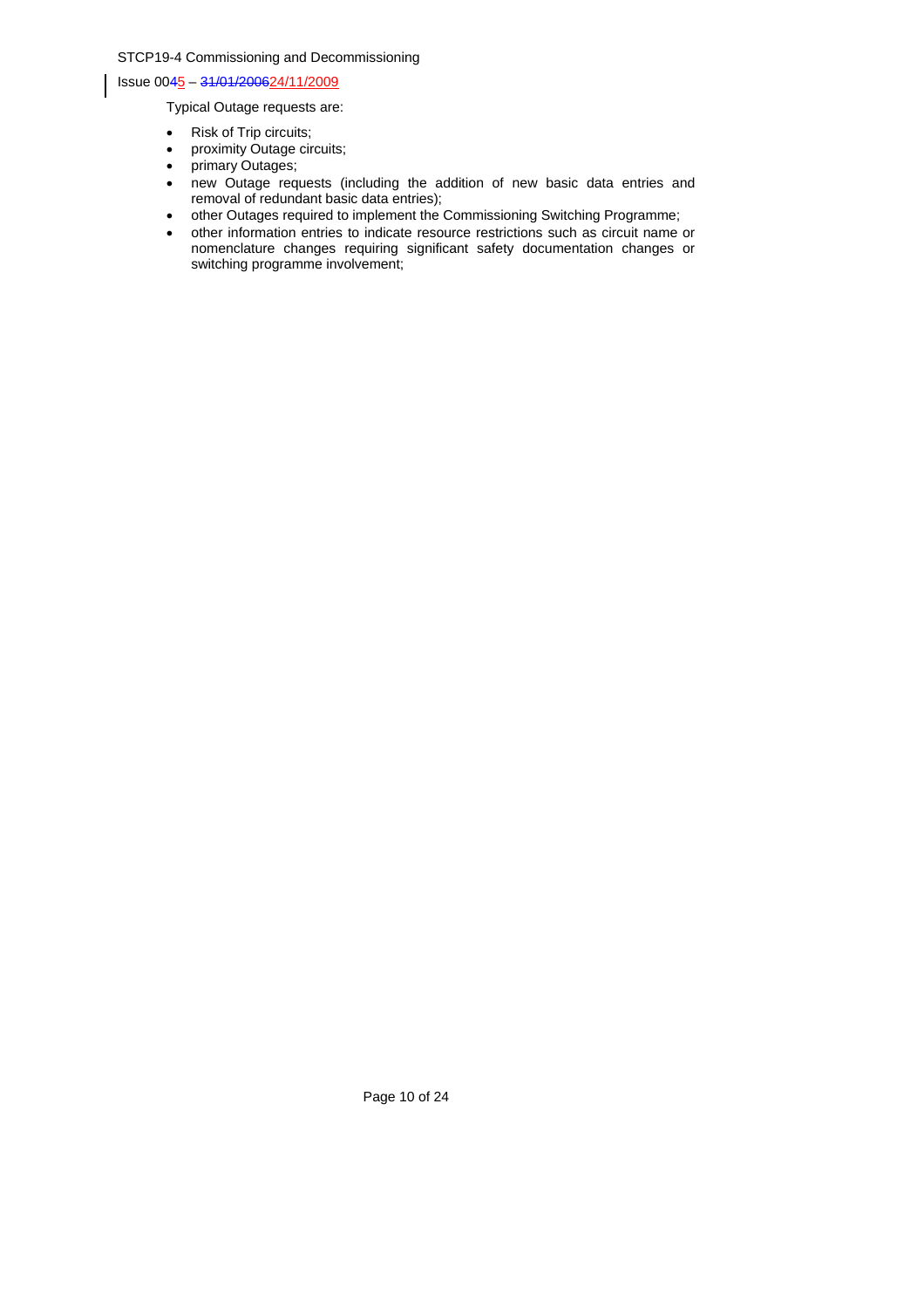Issue 0045 – 31/01/200624/11/2009

## *Appendix A:* **Overview of Commissioning Process**



Page 11 of 24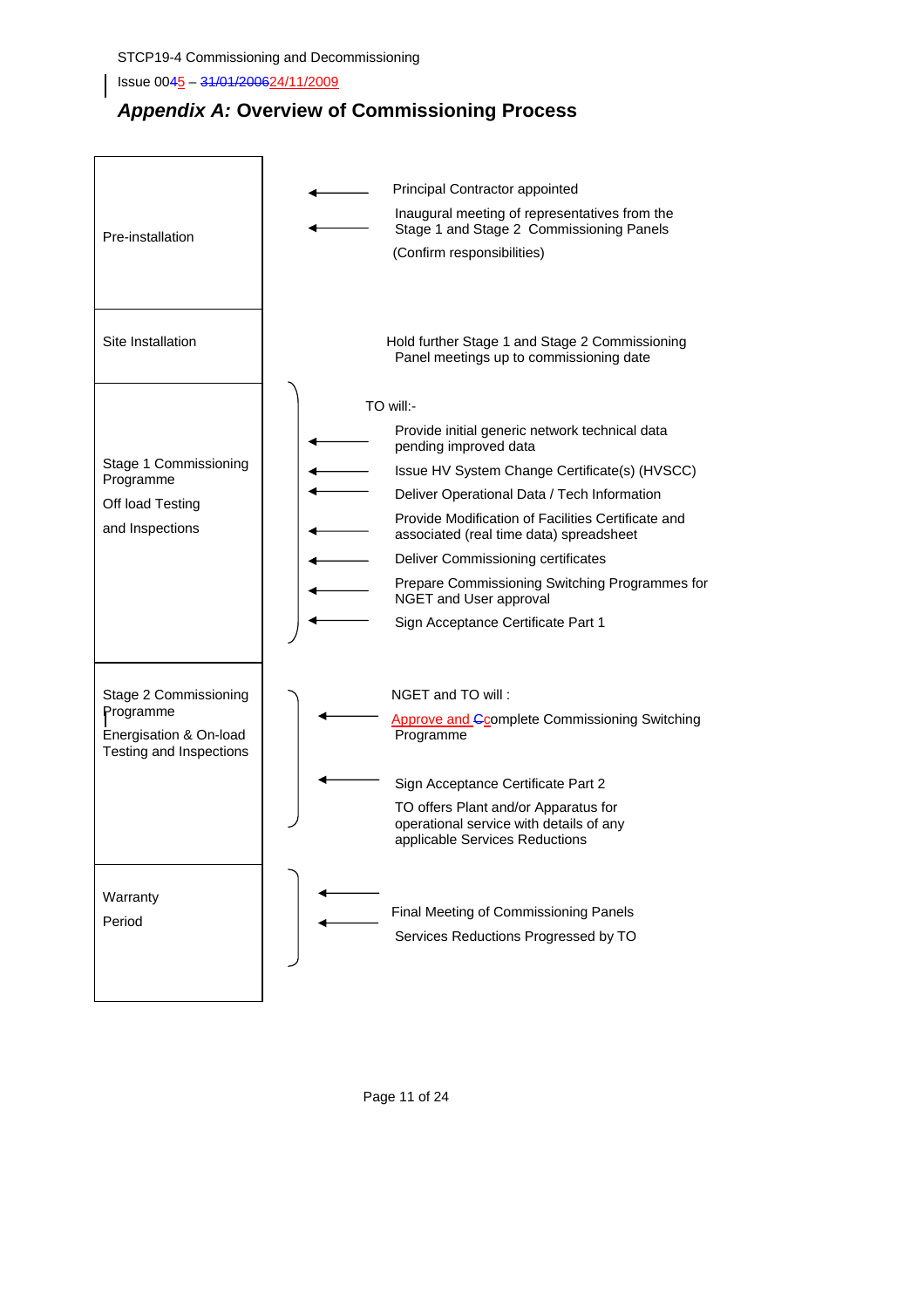## *Appendix B: Commissioning & Decommissioning Certificate Requirements*

| <b>ITEM</b>    | <b>ACTIVITY</b>                                                                  | <b>SOURCE</b>                        | TARGET TIMESCALES                                                                                                                                                                                                                                                    |
|----------------|----------------------------------------------------------------------------------|--------------------------------------|----------------------------------------------------------------------------------------------------------------------------------------------------------------------------------------------------------------------------------------------------------------------|
| $\mathbf{1}$   | HV System Change<br>Certificate<br>(HVSCC)                                       | <b>STCP19-4</b>                      | (1) 9 WEEKS in advance of Plant and/or Apparatus being connected to<br>or disconnected from the System, a DRAFT HVSCC is provided to<br>NGET by the TO, parts 1 and 3 completed. Acknowledgement of<br>receipt will be in accordance with the Data Exchange process. |
|                |                                                                                  |                                      | NGET will aim to provide comment to the TO on the draft HVSCC within<br>14 days of receipt and the TO and NGET will agree the content of<br>the FINAL HVSCC                                                                                                          |
|                |                                                                                  |                                      | (2) 4 WEEKS in advance of Plant and/or Apparatus being connected to<br>or disconnected from the System, the FINAL HVSCC is issued to<br>NGET by the TO, parts 1 and 3 completed. Acknowledgement of<br>receipt will be in accordance with the Data Exchange process. |
|                |                                                                                  |                                      | (3) When the change becomes effective Part 2 of the FINAL HVSCC<br>is signed and exchanged by the TO and NGET in Control Phase.                                                                                                                                      |
|                |                                                                                  |                                      | Note time scales for disconnecting Apparatus or Plant from the system<br>can be relaxed as per item 3.2.9                                                                                                                                                            |
| $\overline{2}$ | Acceptance<br>Certificate                                                        | <b>STCP 19-4</b>                     | (1) Part 1 of the Acceptance Certificate is signed by TO and<br>acknowledged by NGET in Control Phase on completion of Off-<br>Load Testing and prior to first energisation.                                                                                         |
|                |                                                                                  |                                      | (2) Part 2 of the Acceptance Certificate is signed and exchanged by the<br>TO and NGET in Control Phase on completion of On-load Testing.                                                                                                                            |
| 3              | Decommissioning<br>Report                                                        | <b>STCP 19-4</b>                     | (1) Issued by TO in Control Phase immediately following<br>decommissioning of Plant and/or Apparatus                                                                                                                                                                 |
| 4              | Real Time Data<br>Management<br>Modification of<br><b>Facilities Certificate</b> | <b>STCP 04-1</b><br><b>STCP 04-4</b> | (1) Issued by TO not less than 6 weeks in advance of the planned<br>database change implementation date that aligns to either:-                                                                                                                                      |
|                |                                                                                  |                                      | (a) the planned date the Plant and/or Apparatus is connected to or is<br>disconnected /removed from the Transmission System, or the Plant<br>and/or Apparatus numbering or nomenclature changes                                                                      |
|                |                                                                                  |                                      | or                                                                                                                                                                                                                                                                   |
|                |                                                                                  |                                      | b) the planned date of commissioning of Plant and/or Apparatus.                                                                                                                                                                                                      |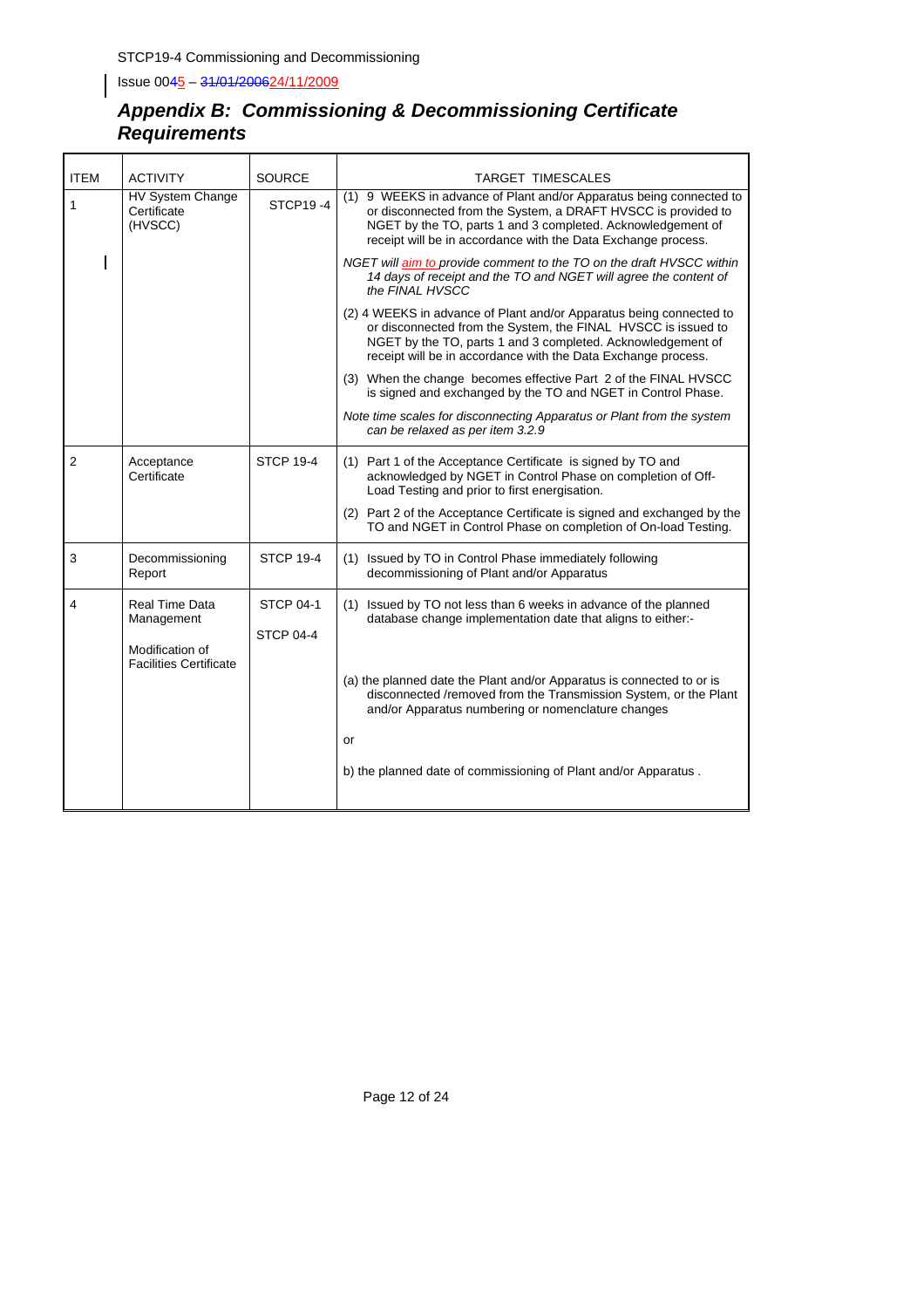$\begin{array}{c} \hline \end{array}$ 

## *Appendix C: Operational Data and Technical Information Requirements*

| <b>ITEM</b>    | <b>ACTIVITY</b>                                                                                 | <b>SOURCE</b>    | TARGET TIMESCALES                                                                                                                                                                                                                                                                                                                                                                                                                                                        |
|----------------|-------------------------------------------------------------------------------------------------|------------------|--------------------------------------------------------------------------------------------------------------------------------------------------------------------------------------------------------------------------------------------------------------------------------------------------------------------------------------------------------------------------------------------------------------------------------------------------------------------------|
| 1              | Normal Capability<br>Limits                                                                     | SCS              | (1) 12 WEEKS in advance of ENERGISATION date, recipients<br>receive schedule from Asset Owner                                                                                                                                                                                                                                                                                                                                                                            |
| 2              | Protection and<br><b>DAR Schedules</b>                                                          | SCS              | (1) 12 WEEKS in advance of ENERGISATION date, recipients<br>receive schedule from Asset Owner                                                                                                                                                                                                                                                                                                                                                                            |
| 3              | Schedule of<br><b>Technical Data</b><br>(including but not<br>limited to branch<br>impedances); | <b>SCS</b>       | (1) Asset Owner provides Generic data at outset of scheme<br>(2) 20 wks in advance of ENERGISATION date Asset Owner<br>provides update or confirms generic data<br>(3) Further updates as more accurate data becomes available                                                                                                                                                                                                                                           |
| 4              | <b>Written Description</b><br>(a) Operational<br>tripping<br>(b) Equipment<br>Operation         | SCS              | (1) Requirement confirmed at Stage 2 Commissioning Panel<br>(2) To be provided prior to first energisation where applicable                                                                                                                                                                                                                                                                                                                                              |
| 5              | Details of<br>operational<br>procedures                                                         | <b>SCS</b>       | (1) Requirement confirmed at Stage 2 Commissioning Panel<br>(2) To be provided prior to first energisation where applicable                                                                                                                                                                                                                                                                                                                                              |
| 6              | <b>Operation Diagram</b><br>or agreed<br>equivalent                                             | <b>SCS</b>       | (1) 9 WEEKS in advance of ENERGISATION date, or on issue of<br>HVSCC, draft new/revised diagram /sheet issued by TO for<br>comment<br>(2) 4 WEEKS in advance of ENERGISATION/HVSCC, final<br>diagram/sheet issued and circulated by the TO.                                                                                                                                                                                                                              |
| $\overline{7}$ | Modification of<br><b>Facilities (Real</b><br><b>Time Data</b><br>spreadsheet)                  | <b>STCP 04-1</b> | (1) Not less than 6 weeks in advance of the planned database change<br>implementation date that aligns to either<br>(a) the planned date the Plant and/or Apparatus is connected to or is<br>removed from the Transmission System,<br>or the Plant and/or Apparatus numbering, or nomenclature changes<br>or the capability changes with or without a physical change to the<br>Plant or Apparatus<br>(b) the planned date of commissioning of Plant and/or Apparatus    |
| 8              | Commissioning<br>Switching<br>Programme<br>Commissioning<br><b>Method Statements</b>            | <b>STCP 19-4</b> | (1) 6 WEEKS in advance of Equipment ENERGISATION draft issued.<br>(2) 4 WEEKS in advance of ENERGISATION, comments returned.<br>(3) 2 WEEKS in advance of ENERGISATION, signatures obtained.<br>(4) 1 WEEK in advance of ENERGISATION, final issued.                                                                                                                                                                                                                     |
| 9              | Site Responsibility<br>Schedule                                                                 | <b>Grid Code</b> | (1) 6 weeks in advance of either the issue of HVSCC, or energisation/<br>decommissioning of secondary Plant and/or Apparatus, draft SRS<br>circulated by the TO.<br>(2) 2 weeks in advance of either issue of HVSCC or energisation /<br>decommissioning of secondary Plant and/or Apparatus, final SRS<br>issued and circulated by the TO.<br>(4) 3 DAYS in advance of HVSCC, or energisation/decommissioning<br>copies signed by all parties and circulated by the TO. |
| 10             | <b>Grid Code</b><br>compliance data                                                             | <b>STCP19-3</b>  | See STCP 19-3 'Operational Notifications and Compliance Testing'                                                                                                                                                                                                                                                                                                                                                                                                         |

Page 13 of 24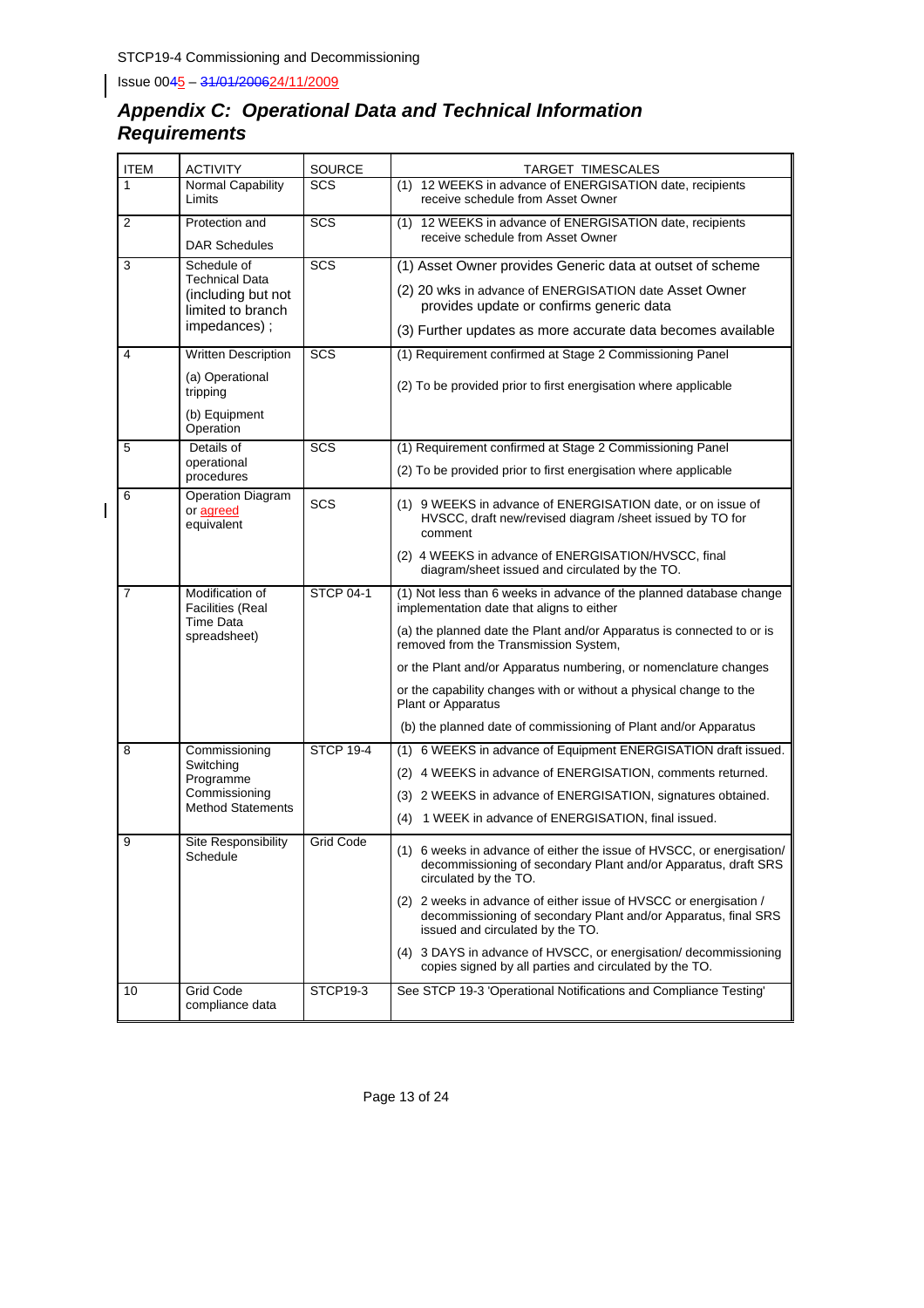Issue 0045 – 31/01/200624/11/2009

## *Appendix D – Attachment A :*

|  |  |  | HV SYSTEM CHANGE CERTIFICATE (HVSCC) |  |
|--|--|--|--------------------------------------|--|
|--|--|--|--------------------------------------|--|

| Location: | Certificate No.: |             |
|-----------|------------------|-------------|
| Date:     |                  |             |
| To:       |                  | (NGET)      |
| From :    | TO Company:      | (SPT/SHETL) |

## **PART 1: NOTICE**

### **DRAFT / FINAL <sup>1</sup> proposed effective time and date :-**

\*Revise table below in event of effective time/date change - for any changes to PART 3 re-issue certificate

| Proposed    | Date | Time |              |
|-------------|------|------|--------------|
| Revision 1* | Date | Time | Date revised |
| Revision 2* | Date | Time | Date revised |
| Revision 3* | Date | Time | Date revised |
|             |      |      |              |

(For more than 3 changes issue a new copy of this certificate retaining all other data unchanged.)

### Tick below where **applicable**.

 $\Box$  The Plant and Apparatus scheduled in PART 3A will be removed from the  $\overline{GB}$  Transmission SystemNational Electricity Transmission System.

- The Plant and Apparatus scheduled in PART 3B is subject to a circuit name/nomenclature change.
- $\Box$  The Plant and Apparatus scheduled in PART 3C will be declared as part of the GB Transmission SystemNational Electricity Transmission System but is NOT made available for configuration by NGET.

**Please return comments on a DRAFT certificate within 14 days of receipt** 

### **PART 2: DECLARATION**

The following H.V. System changes have now taken effect :

(Mark sections applicable below )

- $\Box$  The Plant and Apparatus scheduled in Part 3A has been removed from the GB Transmission **SystemNational Electricity Transmission System and a Decommissioning Report to this effect** will be issued.
- $\Box$  The change scheduled in Part 3B has become effective.
- $\Box$  The Plant and Apparatus scheduled in Part 3C is declared as part of the GB Transmission SystemNational Electricity Transmission System but is NOT made available for operational service or configuration by NGET.

| Issued by:  |             | Date: | Time: |
|-------------|-------------|-------|-------|
| TO Company: | (SPT/SHETL) |       |       |

1 Delete as appropriate

 $\overline{a}$ 

Page 14 of 24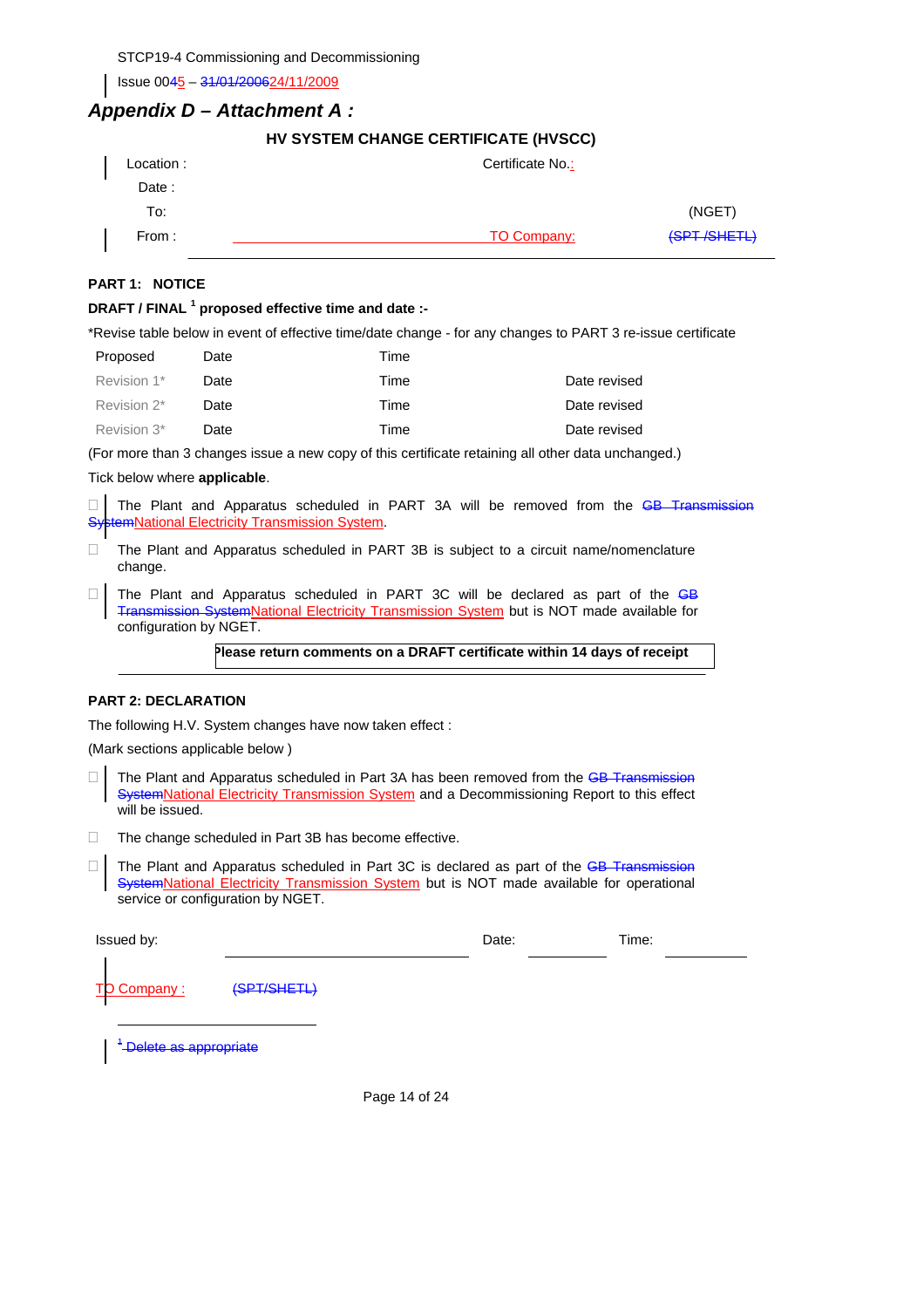$\left| \right|$  Issue 0045 – 31/01/200624/11/2009

| $\mathbf{I}$                                                                                                                               |       |                                                      |
|--------------------------------------------------------------------------------------------------------------------------------------------|-------|------------------------------------------------------|
| Acknowledged:                                                                                                                              | Date: | Time:                                                |
| (NGET)                                                                                                                                     |       |                                                      |
|                                                                                                                                            |       |                                                      |
| Appendix D - Attachment A (contd.)                                                                                                         |       |                                                      |
| HV System Change Certificate Part 3                                                                                                        |       |                                                      |
| Associated new / revised Operation Diagram                                                                                                 |       |                                                      |
| (or equivalent) Reference and Issue number                                                                                                 |       |                                                      |
|                                                                                                                                            |       |                                                      |
| A: <sup>*</sup>   Plant and/or Apparatus being removed from the <del>GB Transmission System</del> National Electricity Transmission System |       |                                                      |
| Description                                                                                                                                |       |                                                      |
|                                                                                                                                            |       |                                                      |
|                                                                                                                                            |       |                                                      |
|                                                                                                                                            |       |                                                      |
|                                                                                                                                            |       |                                                      |
|                                                                                                                                            |       |                                                      |
|                                                                                                                                            |       |                                                      |
|                                                                                                                                            |       |                                                      |
|                                                                                                                                            |       |                                                      |
|                                                                                                                                            |       |                                                      |
|                                                                                                                                            |       |                                                      |
|                                                                                                                                            |       |                                                      |
|                                                                                                                                            |       |                                                      |
| B: *Name and / or Nomenclature Change                                                                                                      |       |                                                      |
| Old Plant and/or Apparatus Identification and Location:                                                                                    |       | New Plant and Apparatus Identification and Location: |
|                                                                                                                                            |       |                                                      |
|                                                                                                                                            |       |                                                      |
|                                                                                                                                            |       |                                                      |
|                                                                                                                                            |       |                                                      |
|                                                                                                                                            |       |                                                      |
|                                                                                                                                            |       |                                                      |
|                                                                                                                                            |       |                                                      |
|                                                                                                                                            |       |                                                      |
|                                                                                                                                            |       |                                                      |
|                                                                                                                                            |       |                                                      |
|                                                                                                                                            |       |                                                      |
|                                                                                                                                            |       |                                                      |
|                                                                                                                                            |       |                                                      |
|                                                                                                                                            |       |                                                      |
| C: 1 Plant and/or Apparatus being added to the <del>GB Transmission System</del> National Electricity Transmission System<br>Description   |       |                                                      |
|                                                                                                                                            |       |                                                      |
|                                                                                                                                            |       |                                                      |
|                                                                                                                                            |       |                                                      |
|                                                                                                                                            |       |                                                      |
|                                                                                                                                            |       |                                                      |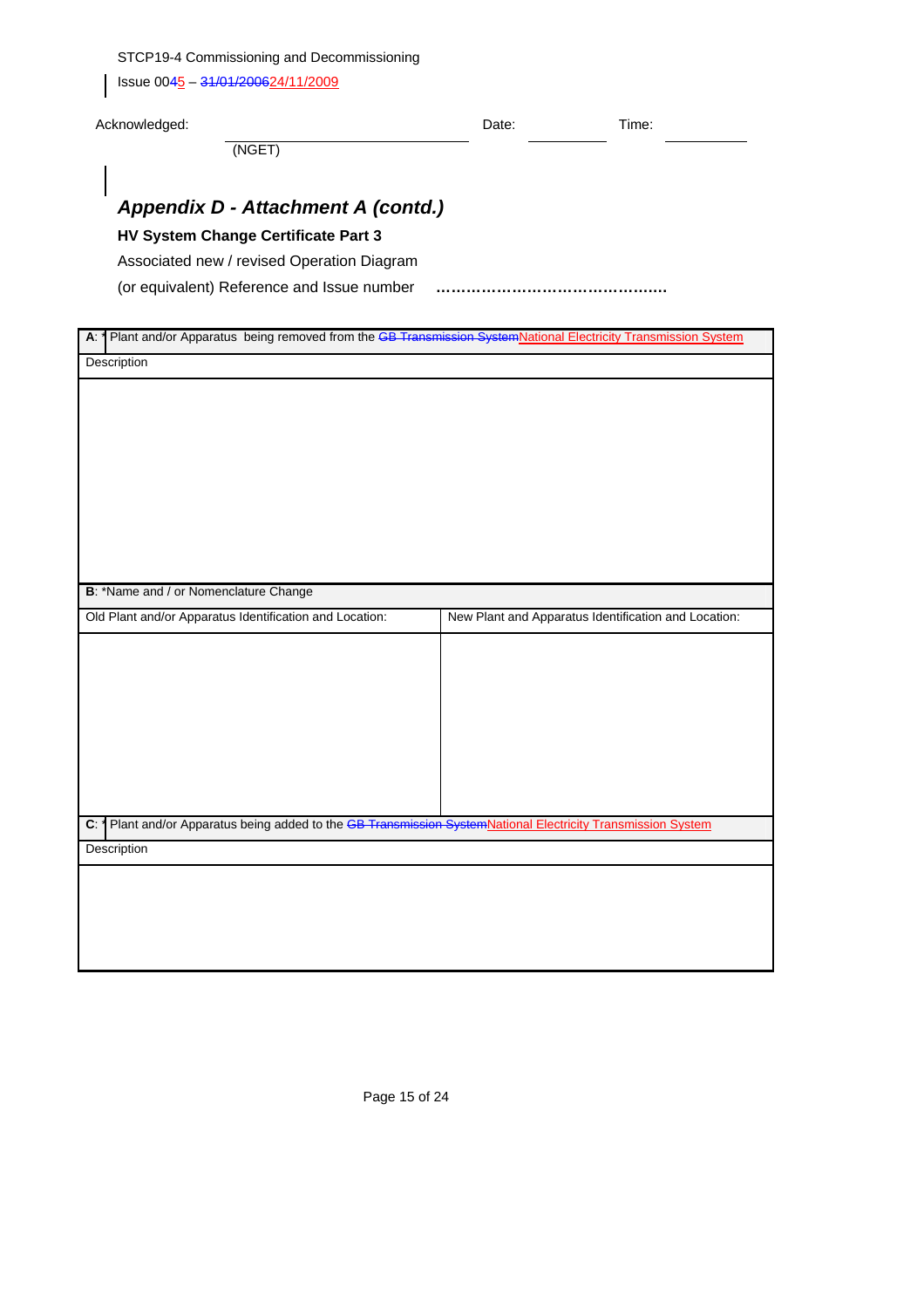\* Mark any sections not required with N/A

Page 16 of 24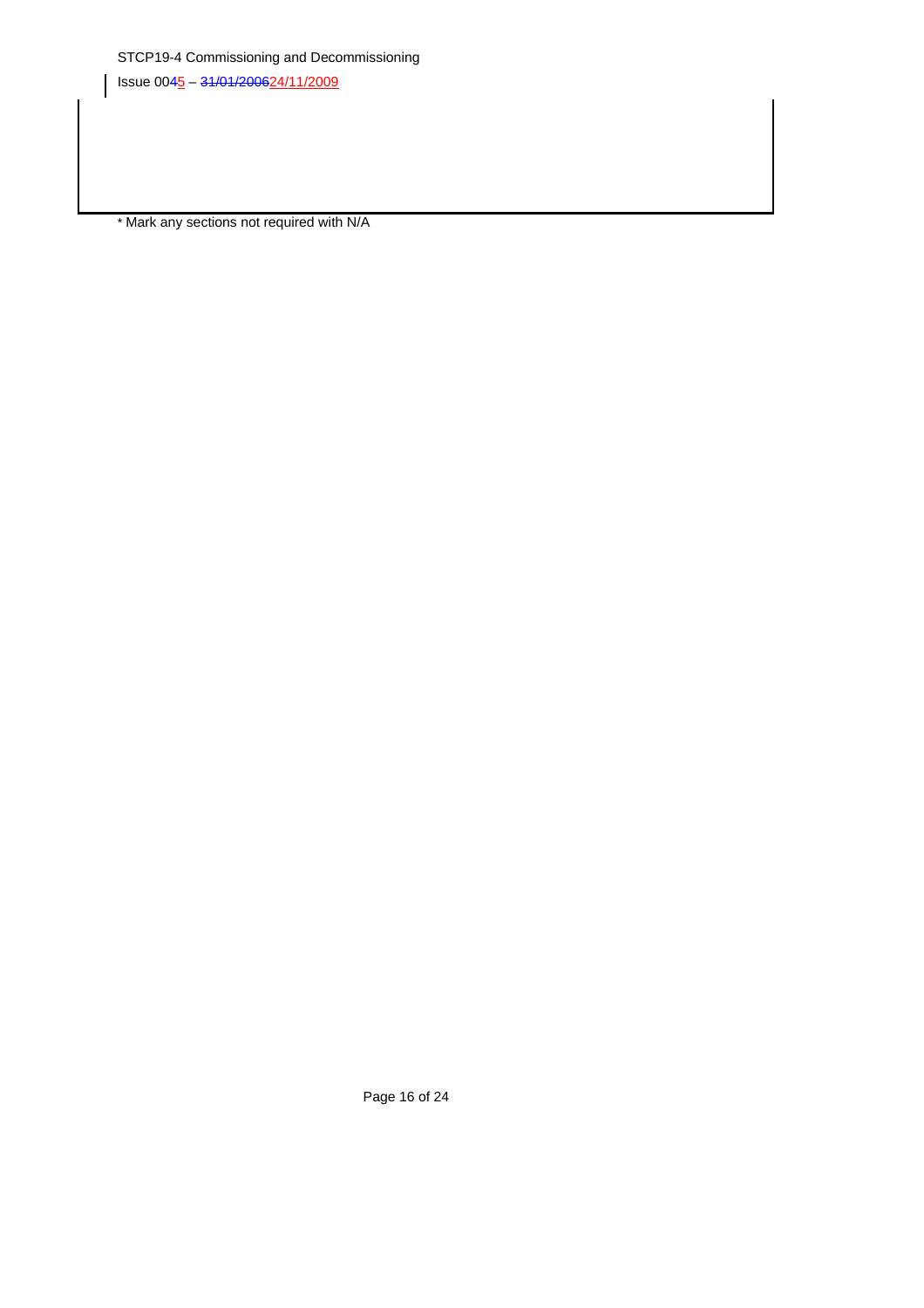Issue 0045 – 31/01/200624/11/2009

## *Appendix D: Attachment B*

## **ACCEPTANCE CERTIFICATE - PART 1**

| <b>LOCATION:</b> |  |
|------------------|--|
|                  |  |

Certificate N<sup>o</sup>:

**PART 1: STAGE 1 COMPLETION** 

The Plant and/or Apparatus scheduled below has satisfactorily completed the Stage 1 Commissioning Programme, in accordance with the conditions of contract. The Plant and/or Apparatus may now be energised and tested in accordance with the Stage 2 Commissioning Programme. Exceptions / Limitations are specified below.

## **DESCRIPTION OF PLANT and/or APPARATUS**

(include drawing references as appropriate)

### **EXCEPTIONS / LIMITATIONS**

| Issued by:         |             | Date: | Time: |
|--------------------|-------------|-------|-------|
|                    | (SPT/SHETL) |       |       |
| <b>TO Company:</b> |             |       |       |
|                    |             |       |       |
|                    |             |       |       |
| Acknowledged:      |             | Date: | Time: |
|                    | (NGET)      |       |       |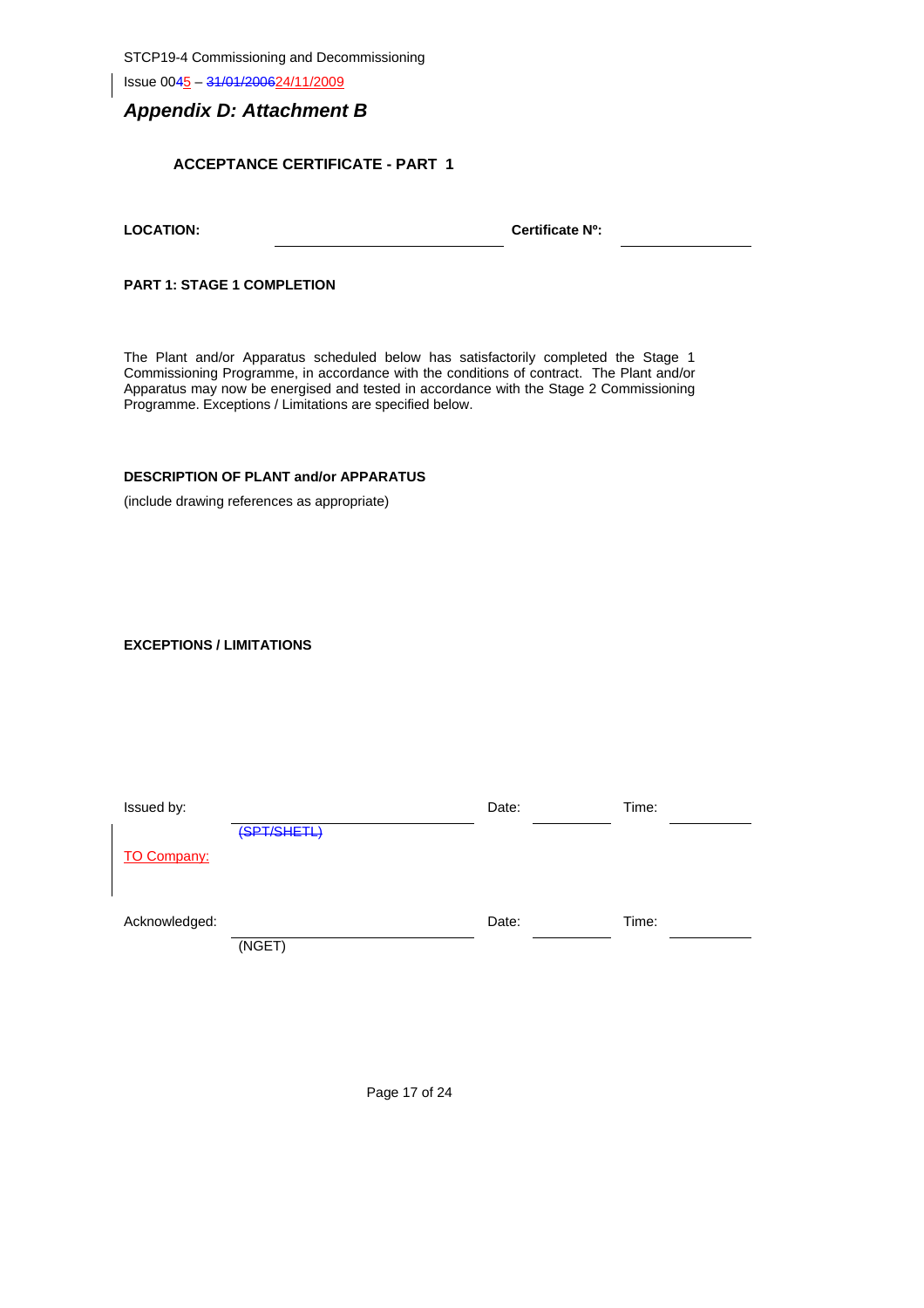Issue 0045 – 31/01/200624/11/2009

## *Appendix D: Attachment B (contd.)*

## **ACCEPTANCE CERTIFICATE - PART 2**

Certificate N<sup>o</sup>:

## **PART 2: STAGE 2 COMPLETION**

The Plant and/or Apparatus specified in PART 1 of this certificate has satisfactorily completed the Stage 2 Commissioning Programme and is made available for operational service and configuration to NGET with the following Exceptions / Limitations. All drawings and requirements necessary for operational service and configuration of the Plant and/or Apparatus have been provided to NGET.

| Date: | Time: |  |
|-------|-------|--|
|       |       |  |

**EXCEPTIONS / LIMITATIONS** 

| Issued by:         |             | Date: | Time: |
|--------------------|-------------|-------|-------|
|                    | (SPT/SHETL) |       |       |
| <b>TO Company:</b> |             |       |       |
|                    |             |       |       |
|                    |             |       |       |
|                    |             |       |       |
| Confirmed:         |             | Date: | Time: |
|                    | (NGET)      |       |       |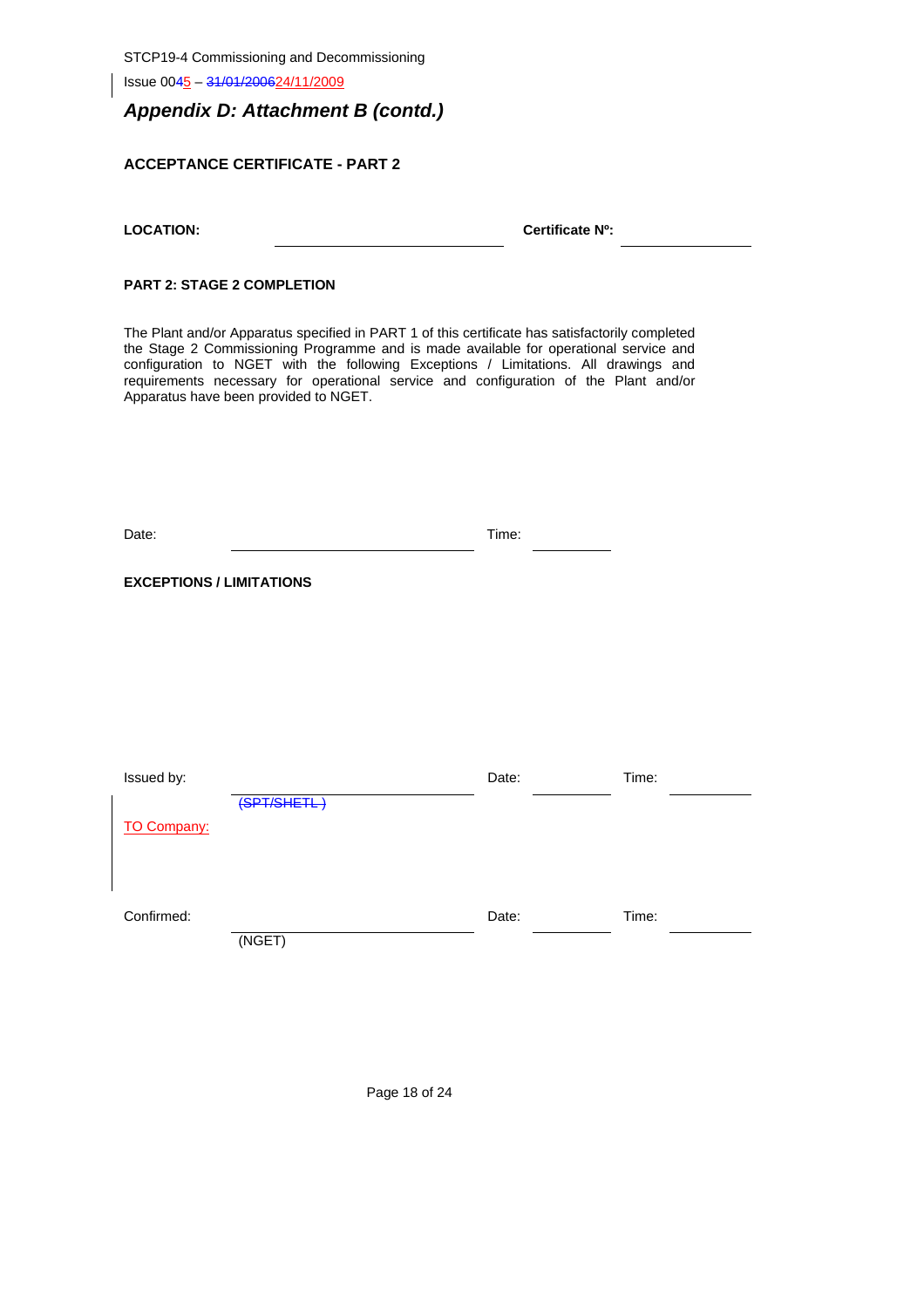Issue 0045 – 31/01/200624/11/2009

## *Appendix D - Attachment C*

### **DECOMMISSIONING REPORT**

**LOCATION** .................................................……….. **Report No**...……………...........

I HEREBY GIVE NOTICE that the Plant and/or Apparatus scheduled below was decommissioned and is no longer available for operational service or configuration by NGET

- \*A The Plant and/or Apparatus is disconnected from the GB Transmission SystemNational Electricity Transmission System and is no longer available for operational service but the TO considers there to be safety implications and as such remains in the operational drawings in the SCS and identified as non-operational.
- \*B The Plant and/or Apparatus is no longer part of the **GB Transmission SystemNational Electricity Transmission System**. A completed HV System Change Certificate for the removal of the HV Equipment is also attached.

(\*Delete as appropriate.)

### **PART 1 - DESCRIPTION AND LOCATION OF PLANT AND/OR APPARATUS**

(include drawing references as appropriate)

### **PART 2**

### (**a) REASON FOR DECOMMISSIONING**

### **(b) DISCONNECTION DETAILS**

|                    | <del>(SPT/SHETL)</del>                    |  |  |
|--------------------|-------------------------------------------|--|--|
| <b>TO Company:</b> |                                           |  |  |
|                    |                                           |  |  |
|                    | <b>PART 3 - ACKNOWLEDGEMENT</b>           |  |  |
|                    | I acknowledge receipt of the above notice |  |  |
|                    |                                           |  |  |
|                    |                                           |  |  |
|                    | (NGET)                                    |  |  |
|                    |                                           |  |  |

Page 19 of 24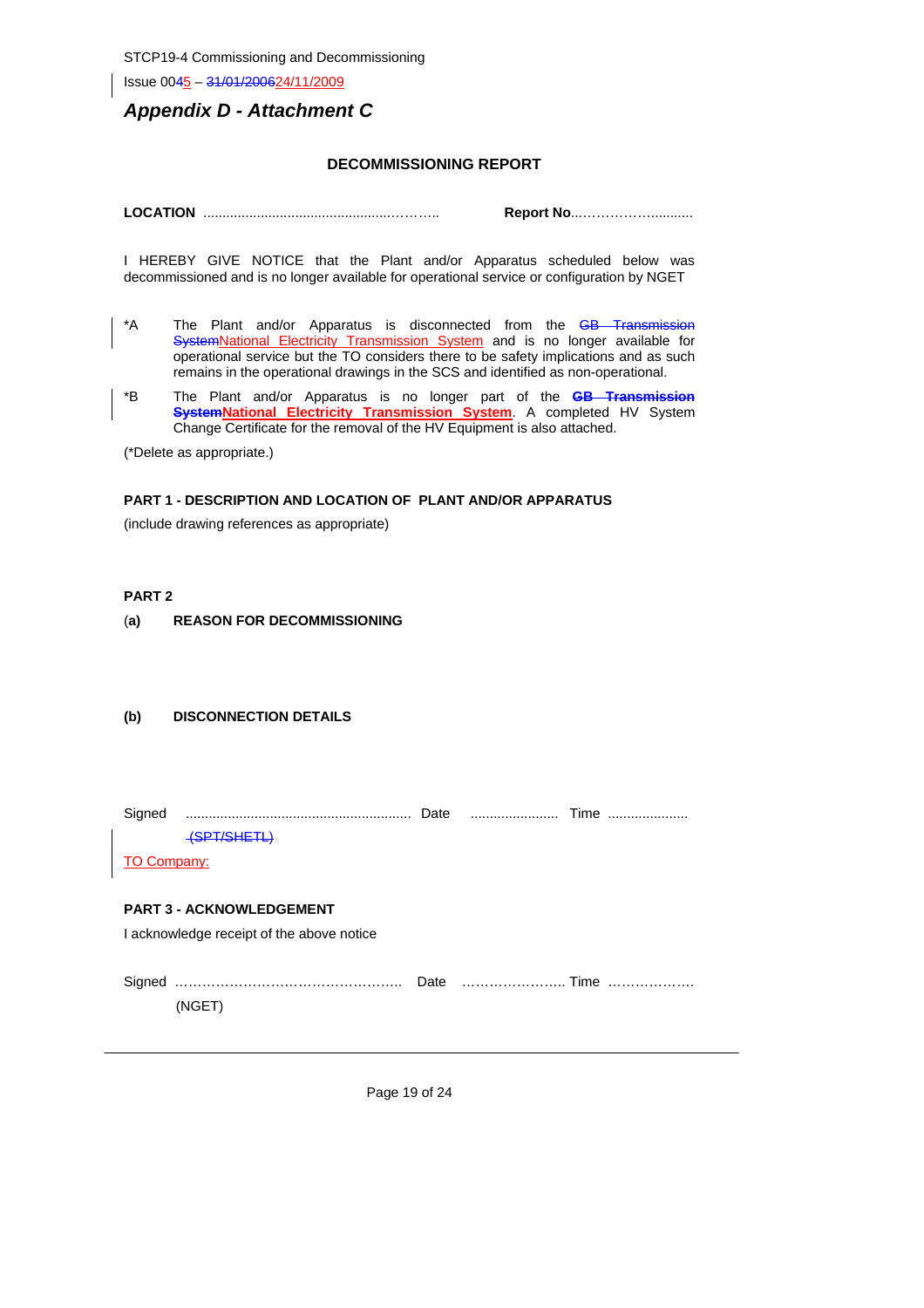Issue 0045 - 31/01/200624/11/2009

## *Appendix E : Suggested Commissioning Switching Programme Model*

| (Front Sheet) |
|---------------|
|               |

|                                            |  | Programme No |
|--------------------------------------------|--|--------------|
| <b>SCHEME NUMBER AND TITLE</b>             |  |              |
| <b>OUTAGE NO</b>                           |  |              |
| TRANSMISSION OWNER :                       |  |              |
| <b>LOCATION</b>                            |  |              |
| PLANT AND/OR APPARATUS :                   |  |              |
| <b>COMMISSIONING ENGINEER:</b>             |  |              |
| DATE OF TESTS                              |  |              |
| PREPARED BY                                |  |              |
| APPROVED BY SPT / SHETLTO Company          |  |              |
|                                            |  |              |
|                                            |  |              |
| <b>APPROVED BY NGET</b>                    |  |              |
|                                            |  |              |
| <b>APPROVED BY USER (where applicable)</b> |  |              |
|                                            |  |              |
|                                            |  |              |

PERSONNEL NOMINATED TO AGREE POST- APPROVAL CHANGES

| <b>Transmission Owner</b> | <b>NGET</b> | User (where applicable) |
|---------------------------|-------------|-------------------------|
|                           |             |                         |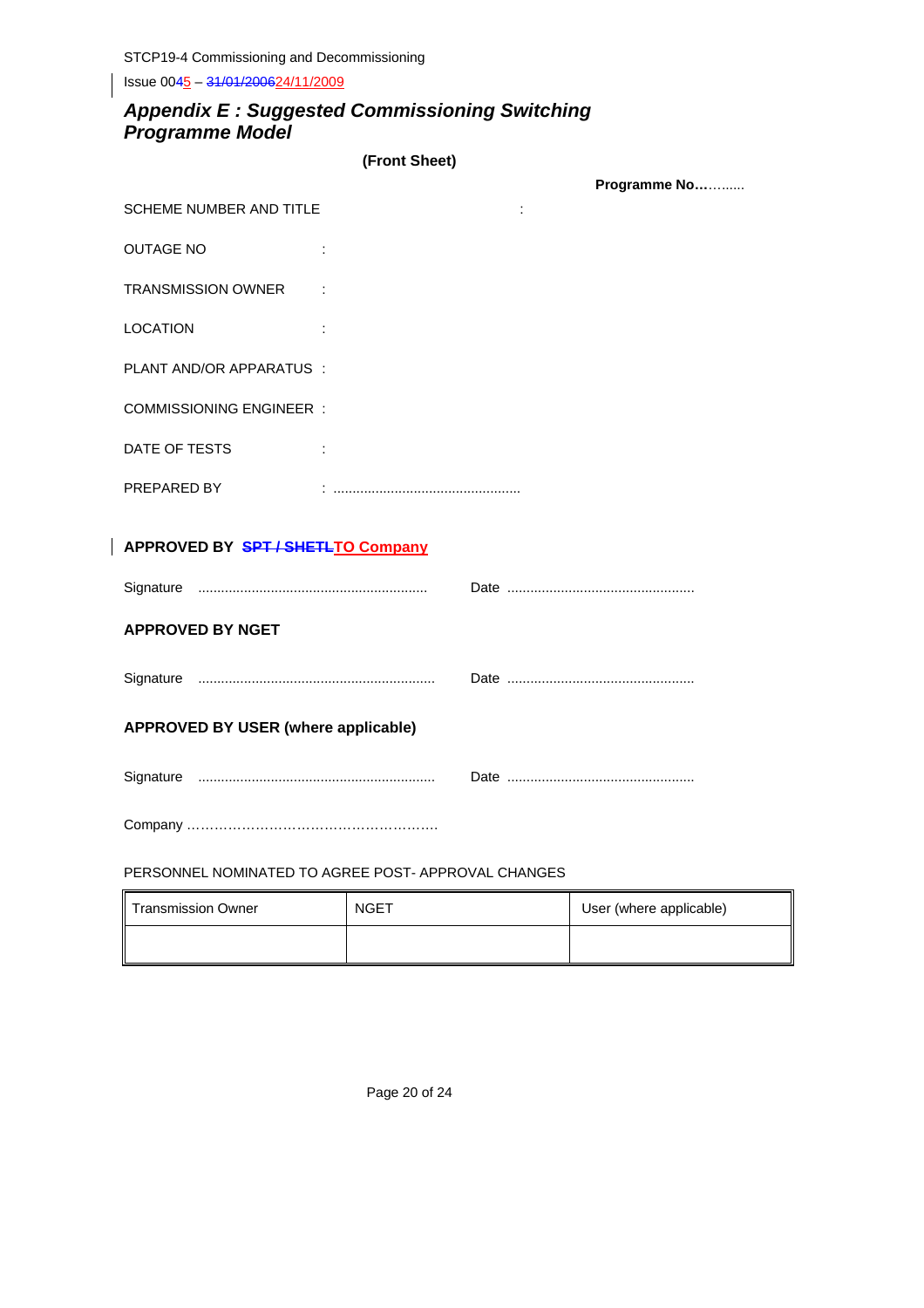Issue 0045 – 31/01/200624/11/2009

Commissioning switching programmes should adhere to the suggested categories and format where practical

(NB: Some switching programmes may not require the full detail specified in each category).

### **E1 Purpose of the Switching Programme**

- (a) Briefly describe the purpose of the project.
- (b) List the Plant and/or Apparatus to be commissioned.
- (c) Briefly list the key stages of the Commissioning Switching Programme.

Complex Commissioning Switching Programmes should contain break points where commissioning can be safely halted temporarily to be continued later.

### **E2 Diagrams**

List of the Operation Diagram or equivalent for reference whilst executing the Commissioning Switching Programme. (A copy should of each be available to each person involved in the commissioning).

### **E3 Unproven Protection Equipment**

List of the protection equipment to be commissioned and which may be required to operate whilst executing the Commissioning Switching Programme, but as a result of being unproven, cannot be relied upon to perform in the intended manner. Briefly state the corresponding zone that each respective item of equipment protects.

### **E4 Temporary Protection & Automatic Switching Arrangements**

- (a) List the temporary protection, and any automatic switching arrangements in force during the equipment energisation and On-load test period.
- (b) State the temporary protection range of cover and fault clearance time(s). (To be obtained from the Commissioning Officer).
- (c) Identify points in the programme where there is unavoidable depletion of protection. Identify the back-up protection which may operate and the estimated fault clearance time.
- (d) Confirm that all parties involved in commissioning are in possession of any temporary protection setting sheets (including rating and protection schedules if, exceptionally, they are required). Confirm that settings have been applied, to the temporary protection: this may alternatively be carried out in Section H9 of the Switching programme.

### **E5 Personnel**

 List the names of personnel participating in the tests with a brief statement of their respective roles and responsibilities including Users and Customers where applicable.

NB: These may be entered on the day.

### **E6 Communications**

(a) List pertinent telephone numbers.

NB: These may be entered on the day.

### **E7 Documentation**

Confirm with NGET that all commissioning certificates have been provided and that testing documentation is complete to the TO's requirements.

### **E8 Initial Conditions**

- (a) Confirm the Transmission Status Certificate (TSC) on the Plant and/or Apparatus to be commissioned has been cancelled.
- (b) Confirm the status of disconnectors with NGET.

Page 21 of 24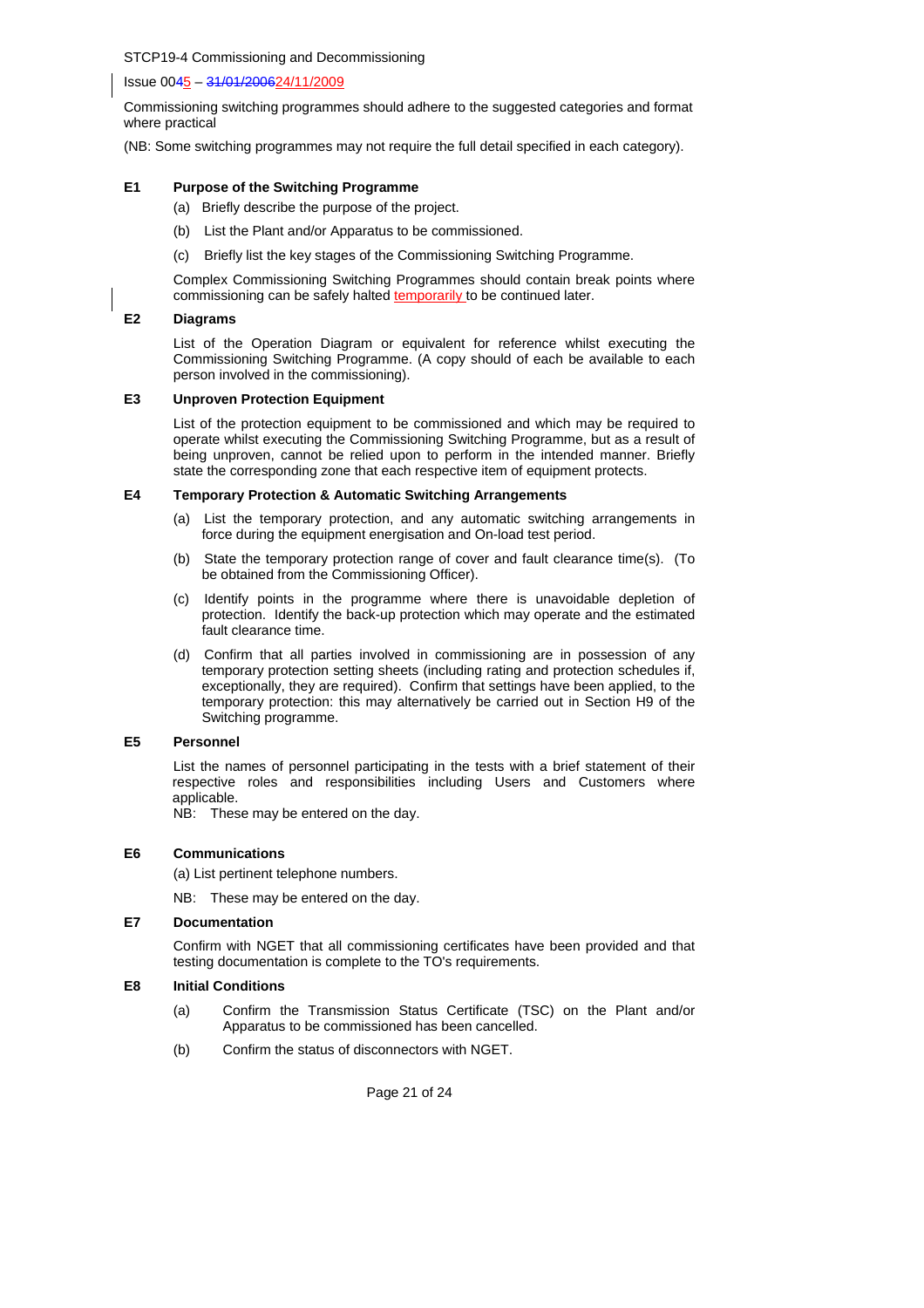- (c) Confirm the status of all circuit breakers with NGET.
- (d) Confirm the status of all alarms with NGET
- (e) Confirm the transformer tap position, and the position of any other Plant and/or Apparatus which has a range selector with NGET.
- (f) Confirm the state of protection equipment with NGET. (A circuit is usually energised with all protection normal and in service).
- (g) Confirm to NGET that auto switching / reclose and Automatic Voltage Control (AVC) equipment is switched out of service. (A circuit is usually energised with these items out of service).

### **E9 Equipment Energisation and On-load Testing**

The following should be stated in the Contents Sheet:

- (a) The stated switching sequence.
- (b) Clearly state when an item of Plant and/or Apparatus is being energised for the first time.
- (c) Clearly state the locations at which phasing tests will take place.
- (d) Clearly state the locations at which check or System synchronisation close of circuit breakers will take place.
- (e) Indicate any checks to be carried out on high voltage equipment.
- (f) Indicate On-load testing to be carried out\*.
- (g) State sequence of events required to disable any temporary protection.
- NB: (1) \*The minimum levels of primary current to enable On-load testing to be carried out should be stated.

 (2) At the end of each On-load test it shall be confirmed that CT test links and relay settings are returned to normal.

### **E10 Restoration**

- (a) Reconfigure the Power System to NGET circuit selection requirements.
- (b) Confirm the status of all Plant and/or Apparatus at the end of the tests.
	- (i) All protection switched into service;
	- (ii) Temporary Protection systems disabled;
	- (iii) All relay settings normal.

### **E11 On-load Auto Switching / Reclose Tests**

- (a) These should be carried out in accordance with a schedule of such tests. The form should closely accord with that of the DAR schedule.
- (b) The schedule should specify:
	- (i) The starting conditions;
	- (ii) The type of test to be simulated;
	- (iii) The protection to be operated;
	- (iv) The circuit breakers which trip and re-close; any disconnectors that open;
	- (v) Point at which trip relays reset;
	- (vi) Time in seconds corresponding to the above.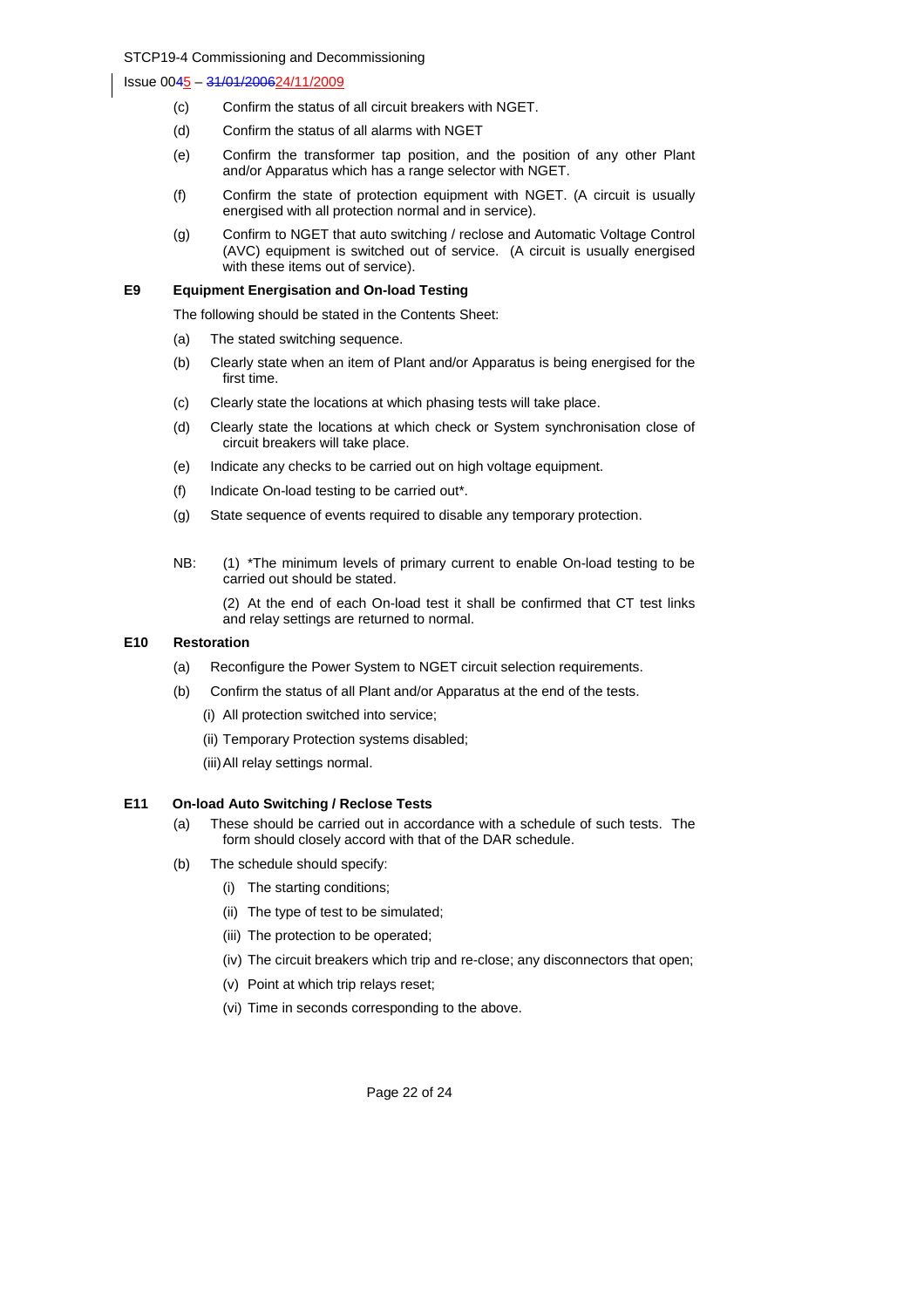Issue 0045 – 31/01/200624/11/2009

## **E12 AVC or Other Automatic Equipment Tests**

(a) These should be carried out in accordance with a schedule of such tests.

 NB: If, to facilitate the On-load testing, the Plant and/or Apparatus is required to be temporarily altered or changed in any way whatsoever, both the change and associated restoration shall be recorded.